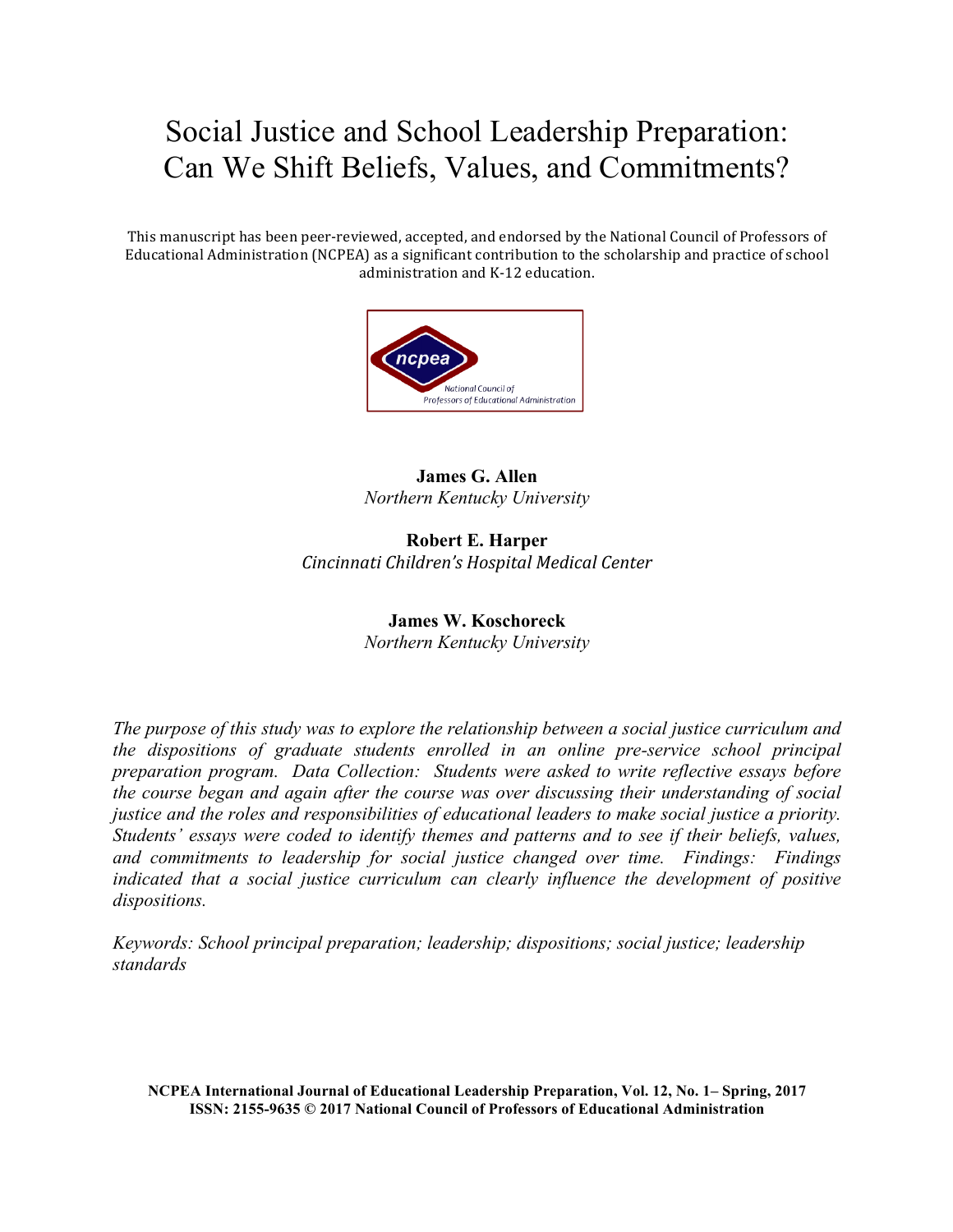The purpose of this study was to explore the relationship between a social justice curriculum and the dispositions of graduate students enrolled in an online pre-service school principal preparation program. Among the many aims of our program, we hope that our students will believe in, value, and become committed to:

- the inclusion of all members of the school community;
- a willingness to continuously examine one's own assumptions, beliefs, and practices;
- the benefits that diversity brings to the school community;
- a safe and supportive learning environment;
- the proposition that diversity enriches the school;
- and the development of a caring school community.

Such values, beliefs, and commitments are often referred to as dispositions. Although not comprehensive in scope, these examples are the kinds of traits we expect of teachers and principals as they carry out their important work in our classrooms and schools on a daily basis. Principals who believe in, value, and are committed to the inclusion of all members of the school community and develop safe, supportive, and caring schools are likely to positively impact the culture of those schools and the students and teachers they serve. According to Diez and Murrell (2010), dispositions are:

habits of professional action or moral commitments that spur such actions. In effect, dispositions refer to a teaching stance, a way of orienting oneself to the work and responsibilities of teachers. Those responsibilities are ultimately about moral practice, in which the teacher mobilizes her knowledge and skills in behalf of the learners entrusted to her care. (p. 9)

School principal preparation programs are designed to help pre-service principal candidates develop their content knowledge, skills, *and* such dispositions. Traditionally, programs require that candidates take course work in areas such as school law, finance, and curriculum to develop content knowledge expertise. They help candidates develop skills relative to supervising teachers, developing school improvement plans, and analyzing large data sets through fieldwork and internship experiences. However, they are also charged with paying attention to and assessing the dispositions of these future principals -- the beliefs, values, and commitments that are sometimes difficult to discover, examine, and impact in a positive way. Are dispositions fixed behaviors and traits or can they be developed through education, reflection, and action? How best can dispositions be assessed? Some argue that there are challenges to this process and that "dispositions can only be assessed indirectly, as they 'leak out' in action or as they are described in reflection" (Diez, 2006, p. 68). Such challenges can lead preparation programs to become superficial in their approach to assessment through the exclusive use of candidate dispositional self-assessment instruments at a prescribed point in their programs. Such a superficial attempt at assessing dispositions will likely uncover much to examine and change. Others assess dispositions of candidates "across the program, over time, using multiple methods, both structured instruments and ongoing observation of the candidate in action" (Diez, 2006, p. 70). This kind of work would likely uncover beliefs, values, and commitments of candidates in a much deeper and thoughtful manner.

Our commitment to assessing dispositions led us to our current study in an online graduate course for future school principals. We understood this was to be a challenging and complex task, but "failure to prepare administrators to engage in difficult work that requires a shift in values, attitudes, and behaviors within the school community severely limits their ability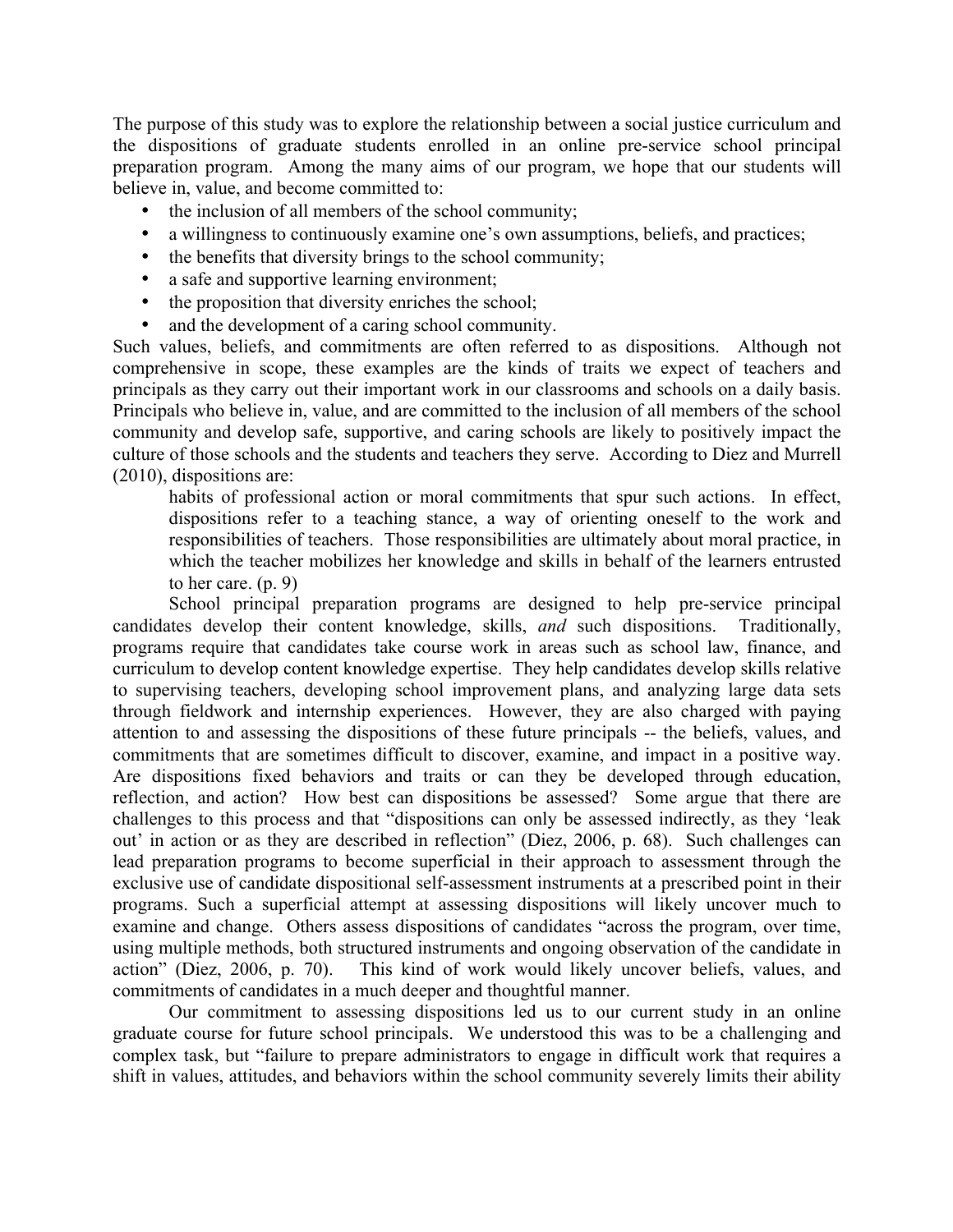to address fundamental social justice issues" (Cambron-McCabe & McCarthy, 2005, p. 204) once they become principals.

For most educators, it would be easy to agree with a belief that "all students can learn" or that they could be committed to "a safe and supportive learning environment" once they become principals. However, principal candidates really need to be engaged in a process of examining their core beliefs, values, and commitments to the surface level assumption that "all students can learn" if they discover, for example, an overassignment of students of color (or students living in poverty, students who are English language learners, etc.) to special education programs in their schools. They must also come to terms with their commitment to implementing a "vision of high and challenging standards" if there are issues in providing equitable access to learning for *all* groups of students who are not college bound. Additionally, they will need to confront their personal values and beliefs in maintaining a "safe and supportive learning environment" for *all* students when deciding whether or not they would allow gay, lesbian, bisexual, or transgender students to form Gay/Straight Alliances in their schools. It is imperative, therefore, that principal candidates examine such beliefs, values, and commitments before they consider becoming principals and it is our role in principal preparation programs to ensure that they develop the knowledge, skills, *and* dispositions necessary to be leaders for social justice.

#### **Purpose**

Within the field of educational leadership, many scholars have contributed to an ever growing knowledge-base regarding the knowledge and skills needed to prepare leaders for social justice (e.g., Brown, 2004, 2006; Furman, 2012; Scheurich & Skrla, 2003; Theoharis, 2007, 2008). However, the literature is less clear on the necessary dispositions required of those same leaders. While some researchers have focused on the study of teacher dispositions in recent years (Diez & Murrell, 2010; Harrison, Smithey, McAffee, & Weiner, 2006; Phelps, 2006; Wasicsko, 2002; Wasicsko, Callahan, & Wirtz, 2004), and others have narrowed in on better understanding dispositions of principals (Lindahl, 2008; McKerrow, Crawford, & Cornell, 2006; Melton, Mallory, & Green, 2010; Rea, Carter, Wilkerson, Valesky, & Lang, 2011; Schulte & Kowal, 2005), the research is still somewhat limited on the dispositions required of leaders for social justice (Theoharis & Causton-Theoharis, 2008; Wasonga, 2009, 2010). In the field of educational leadership, some contend that "too often leadership programs shy away from dealing with issues such as attitudes and beliefs because of their potential social, political, and/or religious connotations, due to the nebulous nature of their definition and measurement" (Allen, Wasicsko, & Chirichello, 2014, p. 136). This can be particularly problematic for those interested in better understanding dispositions within the context of leadership for social justice.

Because we were concerned about assessing candidate dispositions regarding issues of social justice, the purpose of our basic qualitative study was to explore the relationship between a social justice curriculum and the dispositions of graduate students in an advanced level Foundations of Educational Leadership online course. The course was part of the curriculum in an educational leadership principal preparation graduate program that focused on leadership for social justice. The following research question guided our study: What are the effects of a social justice curriculum on pre-service principals' beliefs, values, and commitments (dispositions) to issues of leadership for social justice?

#### **Perspective**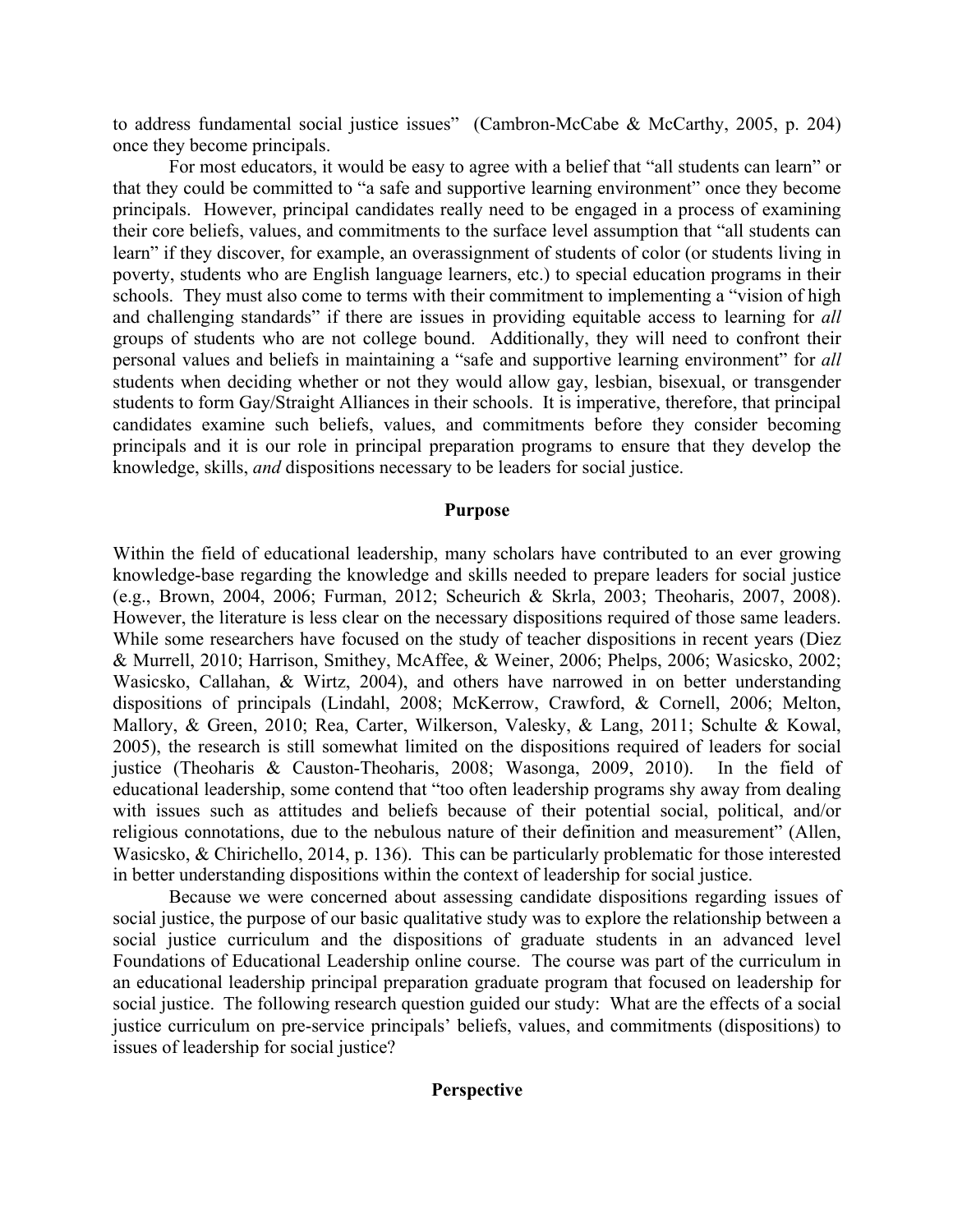Because the purpose of this study was to examine the effects of a social justice curriculum on the development of attitudes and dispositions of students in our leadership preparation program, our perspective comes from Marshall and Oliva's (2010) work on leadership for social justice. This framework is both theoretical and practical in terms of understanding how to support our students if they decide to embrace social justice leadership and build capacity to become "astute activists, ready with strategies and the sense of responsibility to intervene to make schools equitable" (Marshall & Oliva, 2010, p. 1). It was our hope that this framework would serve as the scaffolding to our research as we supported the ongoing development of our students as they engaged in understanding what it means to be leaders for social justice. We believed this work would be helpful for these future principals in order to "better understand inequity and the lack of social justice for certain students in our schools at the intellectual level, but also to more fully understand it the way such students do—at the experiential level" (Marshall & Oliva, 2010, p. 1).

## **Review of Literature**

Research on defining and assessing dispositions has been well documented in the literature related to the preparation of pre-service teachers in the United States for many years (Diez & Murrell, 2010; Harrison et al., 2006; Phelps, 2006; Wasicsko, 2002; Wasicsko et al., 2004; Wasicsko, Wirtz, & Resor, 2009). This review focused on how principal preparation programs have attempted to define and assess dispositions of pre-service school principal candidates. Specifically, the literature was probed to document relevant research studies in three specific areas related to: defining which dispositions principal preparation programs use when assessing pre-service principal candidates in their programs; assessing the dispositions of pre-service school principal candidates in general; and assessing the dispositions of pre-service school principal candidates related to issues of social justice.

#### **Defining Dispositions**

In order for principal preparation programs to be able to assess dispositions of pre-service school principal candidates, there needs to be a common understanding of which dispositions are being assessed by institutions offering principal preparation programs. Lindahl (2008) conducted a qualitative study to determine the degree to which principal preparation programs introduced and assessed dispositions. Interviews were conducted with faculty members from institutions of higher education from across the United States. He found that "almost all respondents indicated that they considered dispositions to be a key element of principal preparation…[and] in almost all cases, the respondents referred specifically to the [Interstate School Leaders Licensure Consortium] ISLLC standards" (Lindahl, 2008, p. 20).

Melton, Mallory, and Green (2010) conducted a quantitative study to determine how educational leadership programs identified and assessed dispositions of pre-service school principal candidates. They first validated the challenge of defining the term "disposition." They found that "how institutions defined 'dispositions,' responses varied; but a majority indicated that they drew upon NCATE (44.4%, N=16) or Interstate School Leaders Licensing Consortium (ISLLC)  $(27.8\%, N = 10)$ " (Melton et al., 2010, p. 55).

These findings are consistent with the challenges Rea et al. (2011) discovered in their study when determining how to define dispositions for pre-service school principal candidates and how they could be assessed. They echoed that indeed multiple definitions of dispositions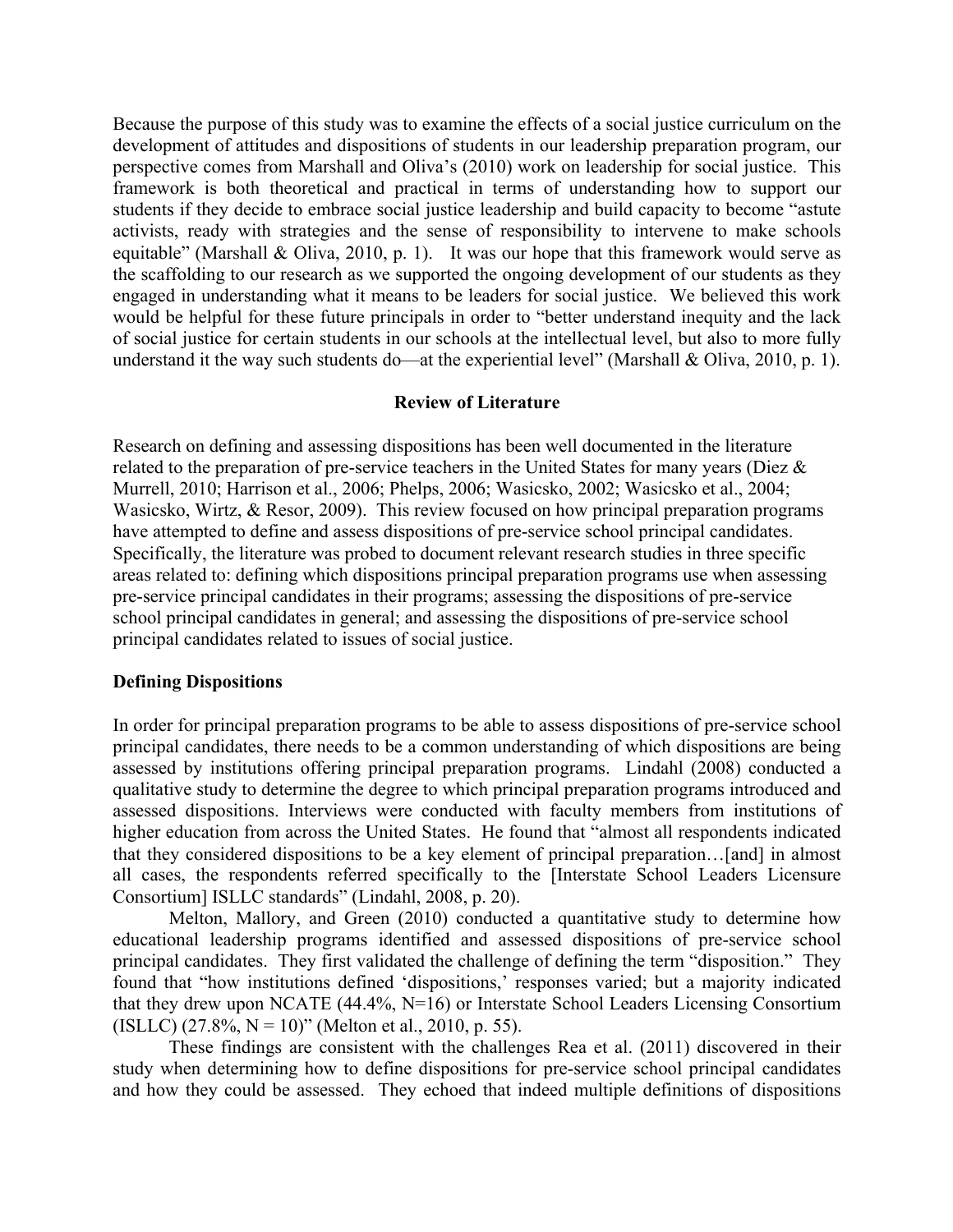have been problematic for those working to assess dispositions (Rea et al., 2011). As a result of this challenge, they adopted the ISLLC standards as the method to determine dispositions because "the standards are organized into six Performance Expectations (PEs), each of which contains a list of dispositions" (Rea et al., 2011, p. 4). The research studies highlighted in this section explored the inherent challenges of defining which dispositions principal preparation programs use for the assessment of pre-service school principal candidates and provided evidence that most use the ISLLC standards.

#### **Assessing Dispositions**

Another area of interest in the literature is the broad notion of how principal preparation programs assess the dispositions of pre-service school principal candidates. The literature suggests pre-service school principal candidates are assessed using survey instruments, through modeling, embedded coursework, capstone projects, and reflection.

As a part of one study, Schulte and Kowal (2005) sought to determine the validity of the Administrator Dispositions Index (ADI) instrument used to measure the dispositions of "effective school leaders" (Schulte & Kowal, 2005, p. 75). As such, the ADI was aligned with the National Policy Board for Educational Administration Standards and the researchers concluded the ADI was a reliable and valid instrument for assessing the dispositions of effective school leaders. Schulte and Kowal (2005) concluded by emphasizing "because dispositions involve human behavior, teaching and assessing dispositions bring about new challenges. In the area of dispositions, awareness and self-reflection are essential to the learning process and to determining one's own growth" (p. 86).

In a similar quantitative study, Rea et al. (2011) developed an instrument to assess their pre-service school principal candidates' dispositions. Using the ISLLC standards, they developed the Educational Leader Candidate Belief Scale (ELCBS) and determined it to be a valid and reliable instrument for assessing candidate dispositions including that, "the instrument, then, provides an operational definition of the NCATE requirements as well as the ISLLC standards" (Rea et al., 2011, p. 12). Their summary recommendations "recognize that one instrument is insufficient to measure well, so we will continue developing this and other assessments" (Rea et al., 2011, p. 12).

In order to determine the degree to which principal preparation programs introduced and assessed dispositions, Lindahl (2008) interviewed principal preparation program faculty members from across the United States. He discovered that a significant number of respondents used modeling to teach the dispositions; however, internships and field-work were experiences where dispositions were readily assessed. Culminating coursework projects were additional areas dispositions were assessed. In summary, "most, if not all, respondents concurred that their programs have identified key dispositions related to school administration and make at least some attempt to teach and evaluate student acquisition of these dispositions…[most of which] occurred until the internship or capstone portfolio" (Lindahl, 2008, p. 24).

In a related quantitative study focused on in-service principals, McKerrow, Crawford, and Cornell (2006) set out to "determine the importance of the six ISLLC standards generally and the 42 dispositions specifically. In addition, the study examined the extent to which the ISLLC standards and dispositions were emphasized in preparation programs" (McKerrow et al., 2006, p. 33). Data were collected though a randomly selected sample of K-12 administrators in Illinois. Participants completed a two-part Likert scale survey. Findings indicated that: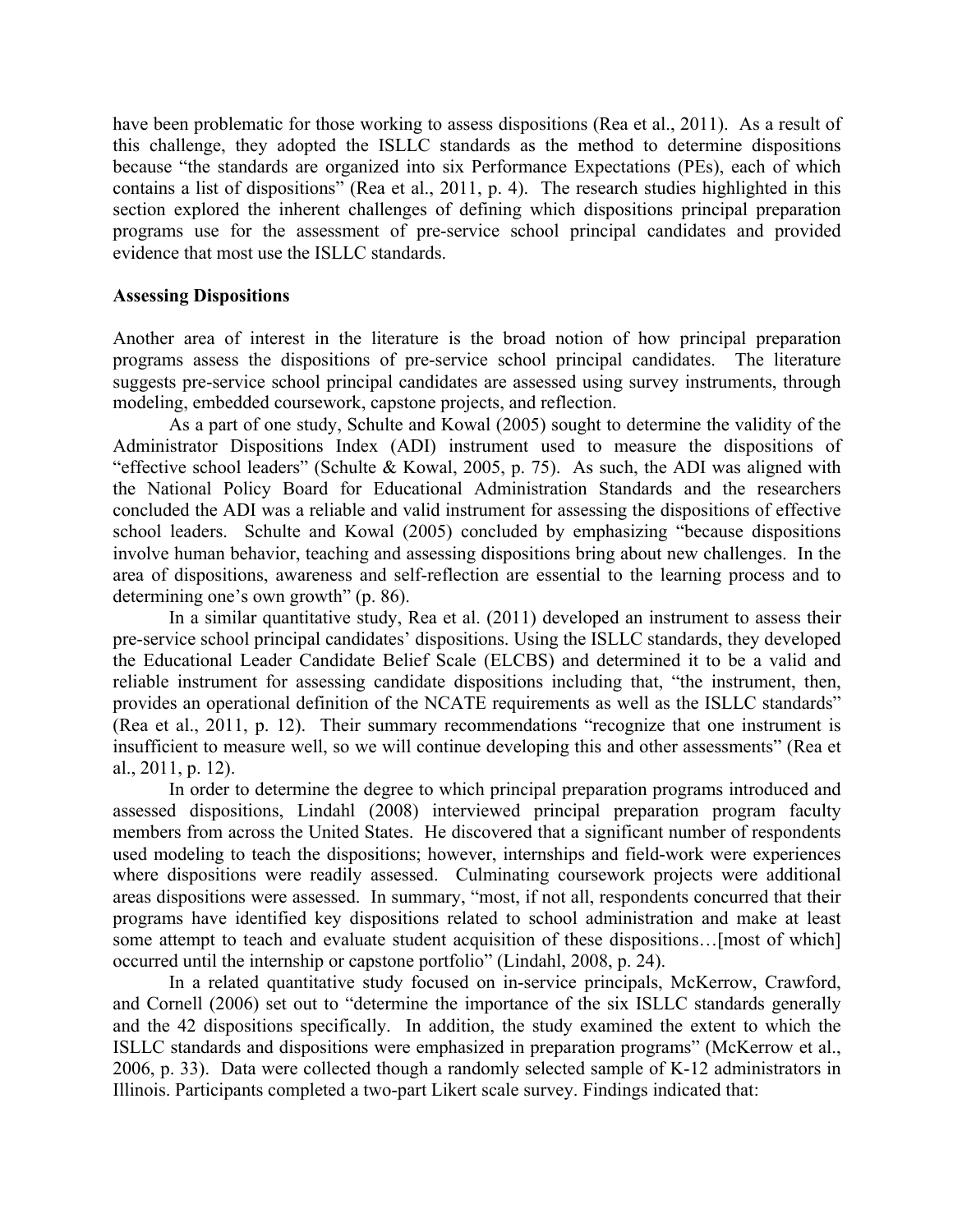administrators felt that the ISLLC standards were very important or important to their current practice. Similarly these administrators agreed that the disposition categories of social justice, democracy, school improvement, and courage-risk taking were also important to their profession and their practice. (McKerrow et al., 2006, p. 37)

Additionally, "the standards and dispositions were important to administrative practice and that all of them were emphasized in their preparation programs" (McKerrow et al., 2006, p. 40). The literature explored for assessing the dispositions of pre-service school principal candidates suggests that principal preparation programs assess the dispositions of pre-service school principal candidates using survey instruments, through modeling, embedded coursework, capstone projects, and reflection.

#### **Assessing Dispositions Related to Social Justice**

Recent studies exploring the assessment of dispositions specifically related to issues of social justice were also probed in the literature. These studies provide research-based recommendations for assessing dispositions of pre-service school principal candidates related to issues of social justice.

Surface, Smith, Kaiser, and Hayes (2012) investigated how educational leadership candidates' perceptions evidenced alignment with their skills and identified dispositions needed to lead diverse schools. Participants in this quantitative study were students who successfully completed a Masters in Educational Administration program with endorsement or the endorsement only. Participants completed the ISLLC Standards survey and the Administrator Dispositions Index (ADI). Study findings indicated posttest means were significantly higher than pretest means on both the ISLLC Standards survey and the ADI. The researchers identified ISLLC Standards 2 and 5 of particular interest as they "focus on positive school culture and acting fairly ethically" (Surface et al., 2012, p. 121). Further analysis on these two standards was conducted. Additionally, the researchers were interested in "the growth in diversity dispositions" (Surface et al., 2012, p. 124). In conclusion, "educational administration candidates espoused more positive diversity dispositions after completing the program" (Surface et al., 2012, p. 124).

In a qualitative study, Wasonga (2009), researched "leadership practices that integrate social justice and democratic community for student learning" (p. 200). Participants in this study were practicing principals and superintendents who participated in focus groups centered on issues of "social justice, democratic community, and school improvement" (Wasonga, 2009, p. 204). The findings focused on four themes:

Shared decision-making was the most frequently used practice for integrating democratic community and social justice (31%), as followed by advocacy (29%), dispositions and relationships (25%), and social control (15%). The first three practices are indicative of the concept of empowering others. (Wasonga, 2009, p. 218)

In conclusion, "the challenge for educational administration training programs is to prepare leaders who can develop processes and values that lead to practices that integrate democratic community and social justice for the greater good of children and their communities" (Wasonga, 2009, p. 221).

Koschoreck and Allen (2012) conducted a quantitative study to determine how preservice principal preparation candidates would report their dispositions related to social justice during their time in a masters level course on social justice. Specifically, participants in the study completed a Likert-scale survey based on the ISLLC dispositions once at the beginning of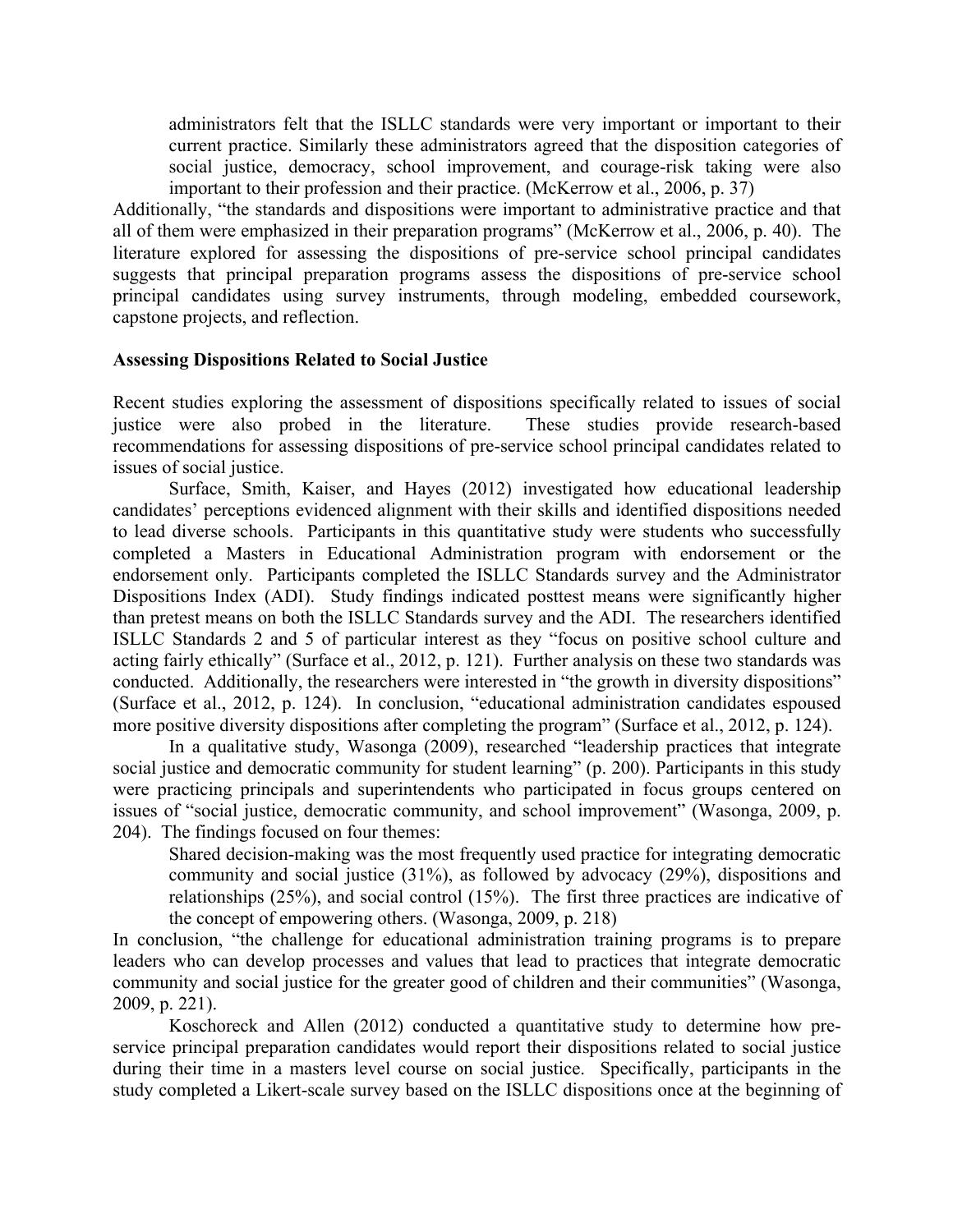the course and once at the end. Results of the study evidenced "that at the end of the course the composite score ( $M = 93.19$ ,  $SD = 5.14$ ) was significantly higher than the composite score at the beginning of the course  $(M = 91.67, SD = 5.21)$ ,  $t(110) = 3.63, p < .01$ " (Koschoreck & Allen, 2012, p. 56). In conclusion, this study indicates that a social justice curriculum can positively affect dispositions related to social justice.

#### **Method**

Throughout the duration of a five-week online course, students engaged in several required readings such as Marshall and Oliva's (2010) book titled *Leadership for Social Justice: Making Revolutions in Education*. Additionally, students engaged in weekly online discussions, completed two surveys, and wrote essays at the beginning and at the end of the course. The instructions for the first essay were:

One scholar has said that "making social justice concerns a priority in schools requires leaders not only to understand and name unjust practices that deprive individuals of their rights and dignity, but also necessitates that they take action to change the structures that perpetuate the injustices" (Cambron-McCabe, 2010, p. 48). Discuss your understanding of social justice as it relates to the rights and dignity of individuals, and elaborate on the roles and responsibilities of educational leaders to make social justice concerns a priority. At the end of the course, students were asked to write an essay on the following:

Early in the course, you wrote an essay about your understanding of social justice and the roles and responsibilities of educational leaders to make social justice concerns a priority. How has your thinking developed through this course? What are the roles and responsibilities of educational leaders as they relate to racial issues? To class issues? To issues of sexuality? Be sure to express your ideas concerning all these questions thoroughly and thoughtfully.

In the second writing prompt, we included race, class, and sexuality because the course was designed to help students develop more complex thinking about these issues as related to the roles and responsibilities of educational leaders. Additionally, we wanted to uncover instances from students' essays where we noticed a significant shift in their beliefs, values, and commitments to issues of social justice. In order to examine these data, we compared students' essays at the start of the course to those written at the end of the course.

## **Participants, Process, and Ethics**

Of the 188 students enrolled in the course, 117 granted consent to participate in the study, 9 opted not to participate, and 62 failed to respond to our request. Of the 117 students who agreed to participate in the study, 5 did not complete one or both of the essays, thereby leaving a total of 112 students who provided complete data for both essays.

## **Data Analysis**

Data analysis involved four stages. During the first stage, all transcripts (Essay 1 and Essay 2) from participants were downloaded from Blackboard, our course management system. All transcripts were then paired so that each student's essays were together (Student 1-Essay 1, Student 1-Essay 2, etc.). Next, all three authors independently read and re-read all of the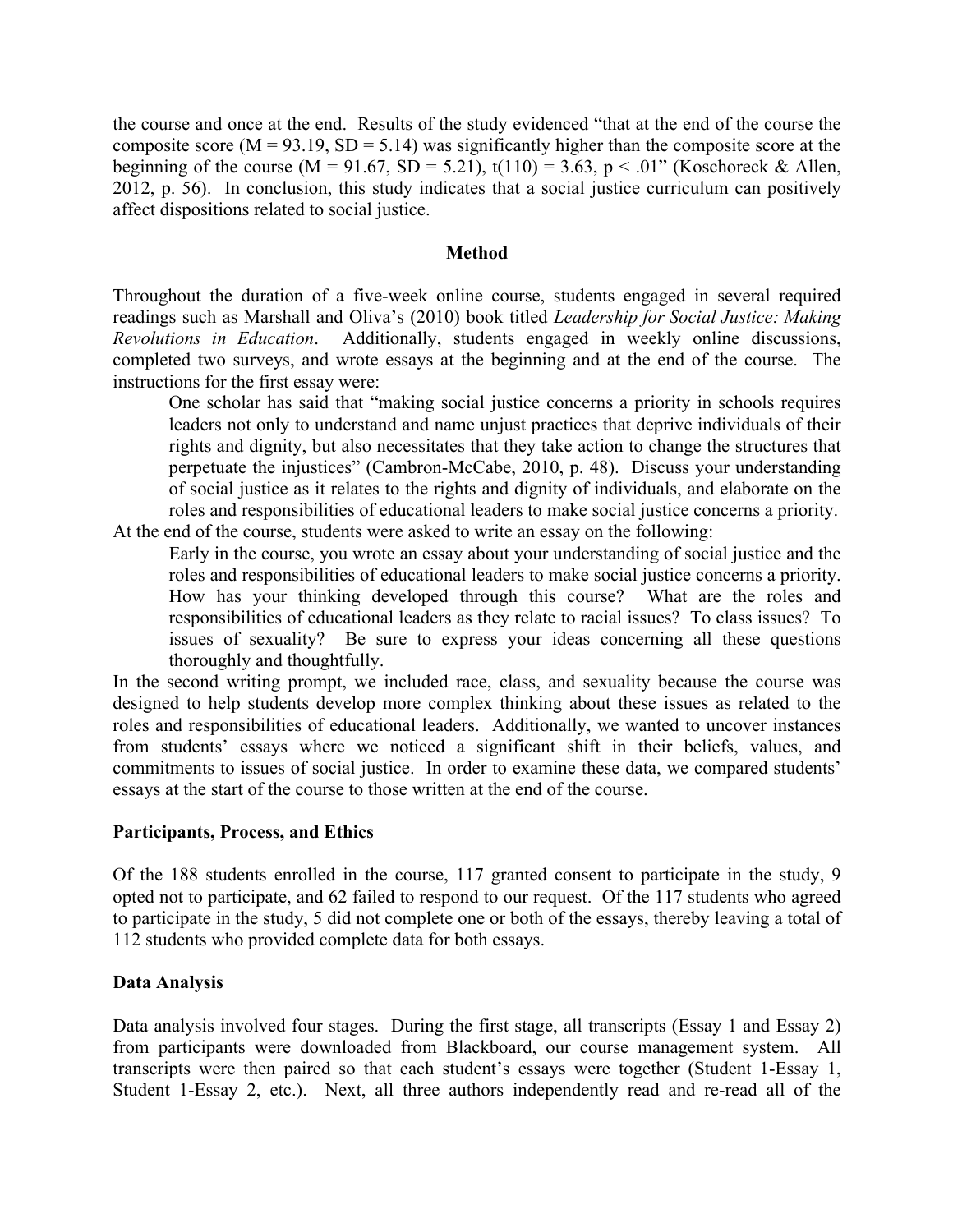transcripts. During this process, we began open coding (Merriam, 2009) by writing down notes, comments, and observations in the margins. After working our way through all of the transcripts, all three authors met and discussed our observations. We then reviewed all 28 of the dispositional elements of the preparation standards of the Interstate School Leaders Licensure Consortium (ISLLC) as described in the *Performance Expectations and Indicators for Education Leaders: An ISLLC-Based Guide to Implementing Leader Standards and a Companion Guide to*  the Educational Leadership Policy Standards-ISLLC 2008 (Sanders & Kearney, 2008)<sup>1</sup>. For the purpose of coding, we then reduced the original list to include only those dispositions that we believed related to issues of social justice. This process resulted in identifying 10 dispositions that were used as the preassigned coding scheme (Creswell, 2009) for our analysis (See Appendix).

During the next phase of data analysis, we used conventional methods of qualitative inquiry (Merriam & Tisdell, 2015) in order to identify any of the key themes from the preassigned coding scheme and to see if there was a shift in their beliefs, values, and commitments (dispositions) to issues of leadership for social justice as a result of the course. All three researchers re-read the manuscripts and coded each paragraph using the preassigned coding scheme. We then met to compare our codes in order to establish intercoder agreement (Creswell, 2013) and reliability. We discussed our different interpretations of the data and resolved disagreements.

In order to generate meaning and identify a possible shift in their beliefs, values, and commitments (dispositions), we then compared the codes from each student's written essays about their understanding of social justice issues from the beginning of the course (Essay 1) to those from the end of the course (Essay 2). It was clear to us that because students had yet to engage in course content, most students discussed issues of social justice in Essay 1 in very basic terms. Our analysis of the essay from the end of the course (Essay 2) showed that students had addressed not only how their beliefs about social justice leadership had evolved, but they also wrote about the roles and responsibilities of educational leaders related to issues of race, class, and sexuality. In the Essay 2, students had developed very clear definitions of leadership for social justice and most were able to articulate a positive shift in their values, beliefs, and commitments to these issues as future principals.

#### **Findings**

As a result of analyzing the essays, we were able to uncover students' beliefs, values, and commitments to leadership for social justice and how they had changed as a result of the course. We found that indeed there was a positive shift in the development of our students' dispositions in five specific areas: (1) the common good over personal interests, (2) diversity as an asset, (3)

 $1$  In 2015, the National Policy Board for Educational Administration (NPBEA) approved the Professional Standards for Educational Leaders (PSEL). Formerly known as the ISLLC standards, PSEL will be adopted/adapted by many states or leadership preparation programs "as they identify and develop the specific knowledge, skills, dispositions, and other characteristics required of educational leaders to achieve real student success in school" (National Policy Board for Educational Administration, 2015, p. 5).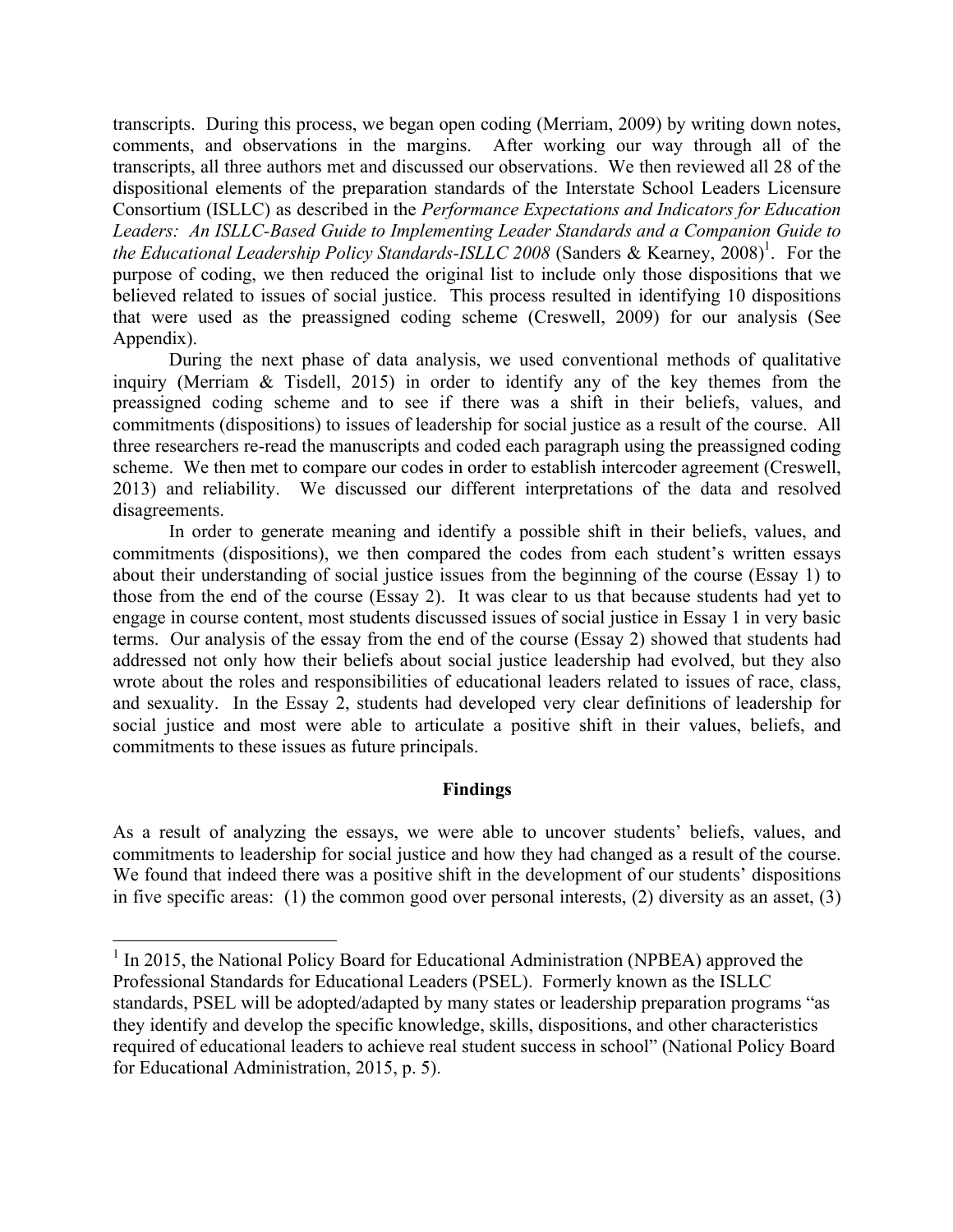a safe and supportive learning environment, (4) every student learning, and (5) build on diverse social and cultural assets<sup>2</sup>.

## **The Common Good Over Personal Interests**

The disposition "The Common Good Over Personal Interests" is exemplified in the ISLLC Performance Expectation 5: Ethics and Integrity (Sanders & Kearney, 2008). The narrative that underscores this performance expectation suggests that education leaders are "responsible for distributing the unique benefits of education more equitably, expanding future opportunities of less-advantaged students and families, and increasing social justice across a highly diverse population" (Sanders & Kearney, 2008, p. 25). Further, it indicates that education leaders "are responsible for positive and negative consequences of their interpretations and implementation of policies as they affect students, educators, communities, and their own positions" (Sanders & Kearney, 2008, p. 25). Additionally, education leaders should work to avoid "potential harm to students, educators, or communities that result from ineffective or insufficient approaches" (Sanders & Kearney, 2008, p. 25).

In Essay 1, students wrote in a very cursory manner about issues of being "fair" and "equal" when considering issues of social justice. These words were the most frequently coded in Essay 1, as one student noted: "With education, teachers should teach fairness and equality. No one wants to be chastised because of their differences" (Student 40-Essay 1). Most definitions were very rudimentary and reflected the kind of thinking that one might expect at the outset of a course on social justice, a new topic to many of our students. The definitions were also very personal and the examples they gave related either to students in their classrooms or American society in general. A shift occurred, however, between Essay 1 and Essay 2 as many students noted at the end of the course a need to *teach* their students about issues of social justice and many were able to articulate how these beliefs might be carried out over time, particularly as future school leaders. For example, one student noted the following in Essay 1: "On a broad scale, social justice implies equality. In this democracy we call America, all citizens have the right to equal access to things such as due process, government services, and personal liberty of religion, press, and self-expression" (Student 20-Essay 1). This same student noted the following in Essay 2:

Educators themselves may not have the power to change the currently existing biases and prejudices in American society. However, they do have a unique position of power in influencing the thoughts and actions of their students. I've learned that it's not enough make an effort to treat all students equally; rather I am charged with developing instruction that helps THEM make this effort in their own lives, thus creating a societal ripple effect of increased awareness and tolerance. (Student 20-Essay 2)

It is clear to us that as we continue to prepare future principals, we must constantly strive for this kind of deep reflection that leads to a belief in this kind of work. Our teaching must continue to include "consistent self-reflection in relationship to issues of privilege and oppression, access and outcomes, resistance and hope. It is essential that we remember that

 $2\text{ As noted in the introduction, our perspective for this study comes from Marshall and Oliva's}$ (2010) work on leadership for social justice. At the end of each of these next five sections, we connect our understanding of these findings to edited chapters from Marshall and Oliva's (2010) book titled *Leadership for Social Justice: Making Revolutions in Education*.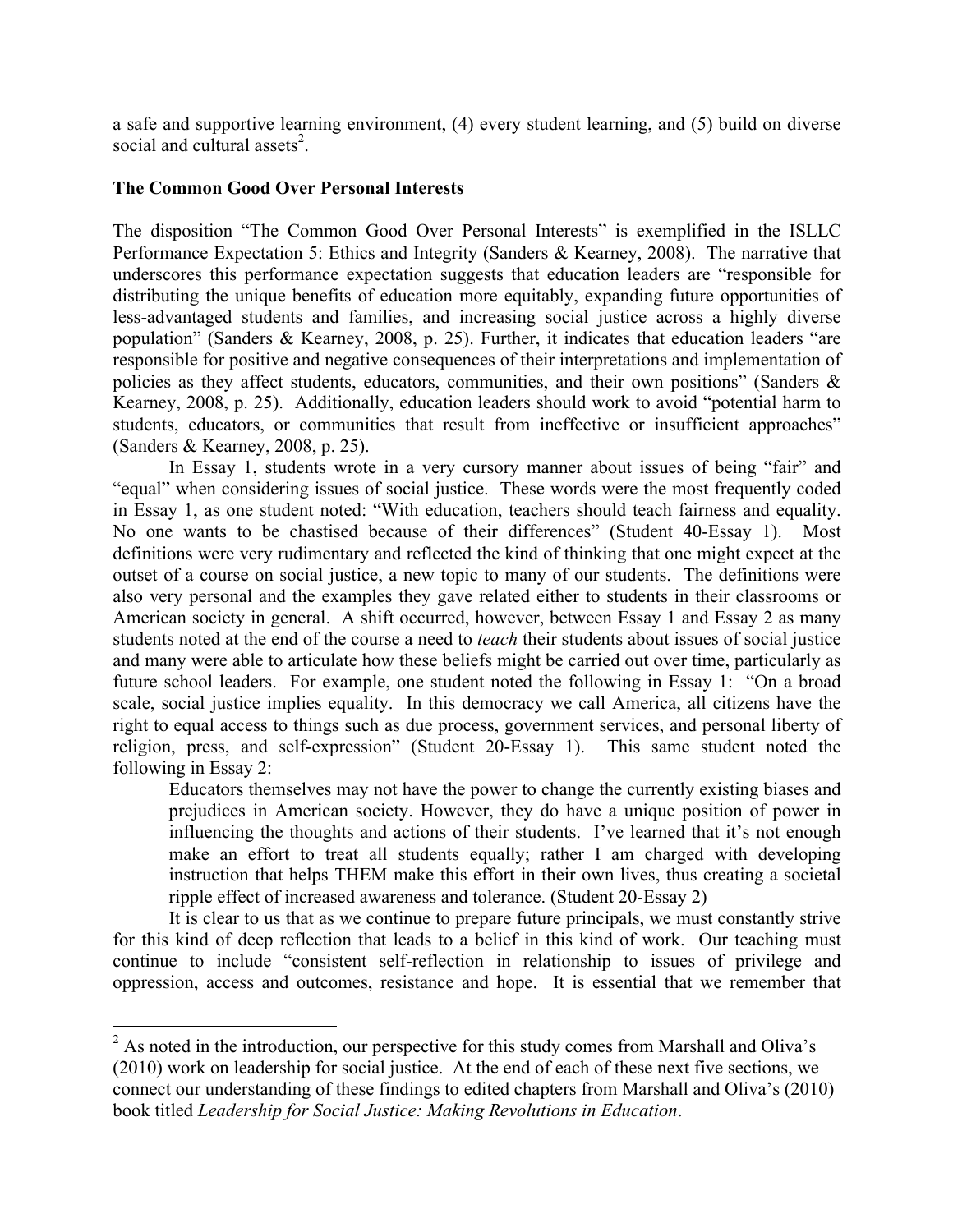teaching for social justice is not only about *what we teach* but also about *how we teach* and *who we are* as individual school leaders" (Hafner, 2010, p. 212).

#### **Diversity as an Asset**

The disposition "Diversity as an Asset" is exemplified in the ISLLC Performance Expectation 2: Teaching and Learning (Sanders & Kearney, 2008). The narrative that underscores this performance expectation suggests that education leaders are responsible for "a professional culture in which learning opportunities are targeted to the vision and goals and differentiated appropriately to meet the needs of every student" (Sanders & Kearney, 2008, 16). Additionally, education leaders need "knowledge, skills, and beliefs that provide equitable differentiation of instruction and curriculum materials to be effective with a range of student characteristics, needs, and achievement" (Sanders & Kearney, 2008, p. 16).

This disposition was the second most coded theme from the essays. The most notable shift was from teachers who are complacent about racial issues in Essay 1 to a belief that teachers need to face prejudices and promote a more positive school culture by promoting a sense of community.One student noted that the school principal must pay attention to the culture of the school to ensure that is it supportive for diverse students. He emphasized that "after many years of very few racial issues, a school can become complacent and not devote as much effort towards the unity of its climate which can have a devastating effect" (Student 136- Essay 1). The student described a situation where one student who is Caucasian caused serious unrest at school when he refused to refrain from making derogatory and racially insensitive slurs towards African American students and others. Teachers and administrators were slow to react and "thought the White student was goofing around" (Student 136-Essay 1). In closing Essay 1, this student noted that "the climate of the school must recognize the differences and embrace them…as complacency can lead to slow reactions and inflaming actions" (Student 136-Essay 1). In Essay 2, this same student noted that school leaders must not only pay attention to the climate of the school but they also must help others face their prejudices. Additionally, he espoused a belief that school leaders need to learn how to be effective with a range of diversity in schools:

As diversity increases within a school, the teachers and administrators need to educate themselves on the culture and needs of the students. Students will not respond the same way to teaching methods or reprimands if they are different from the majority group. To help alleviate this problem, teachers and administrators need to face their prejudice. Most of the time this will be a long process and will require intense self evaluation and reflection because some of the prejudices may not be overt or some educators may be in denial about the overlying opinions they have regarding race. Since most educators, including administrators, have not been exposed to the deeper issues of racism and how to effectively handle it among students and faculty, it is up to the administration to figure out how to teach students and staff to be sensitive to racial issues and needs. (Student 136-Essay 2)

The belief that schools should be teaching about issues of social justice and ensuring that *all* students are experiencing high levels of success was a very prevalent theme in students' responses to Essay 2. In this area, we saw the most prominent shift from a more passive belief about diversity to one that is more proactive concerning understanding and appreciating all of the students within the school. Our hope for these future principals is that they "move from passive discourse and involvement to conscious, deliberate, and proactive practice in educational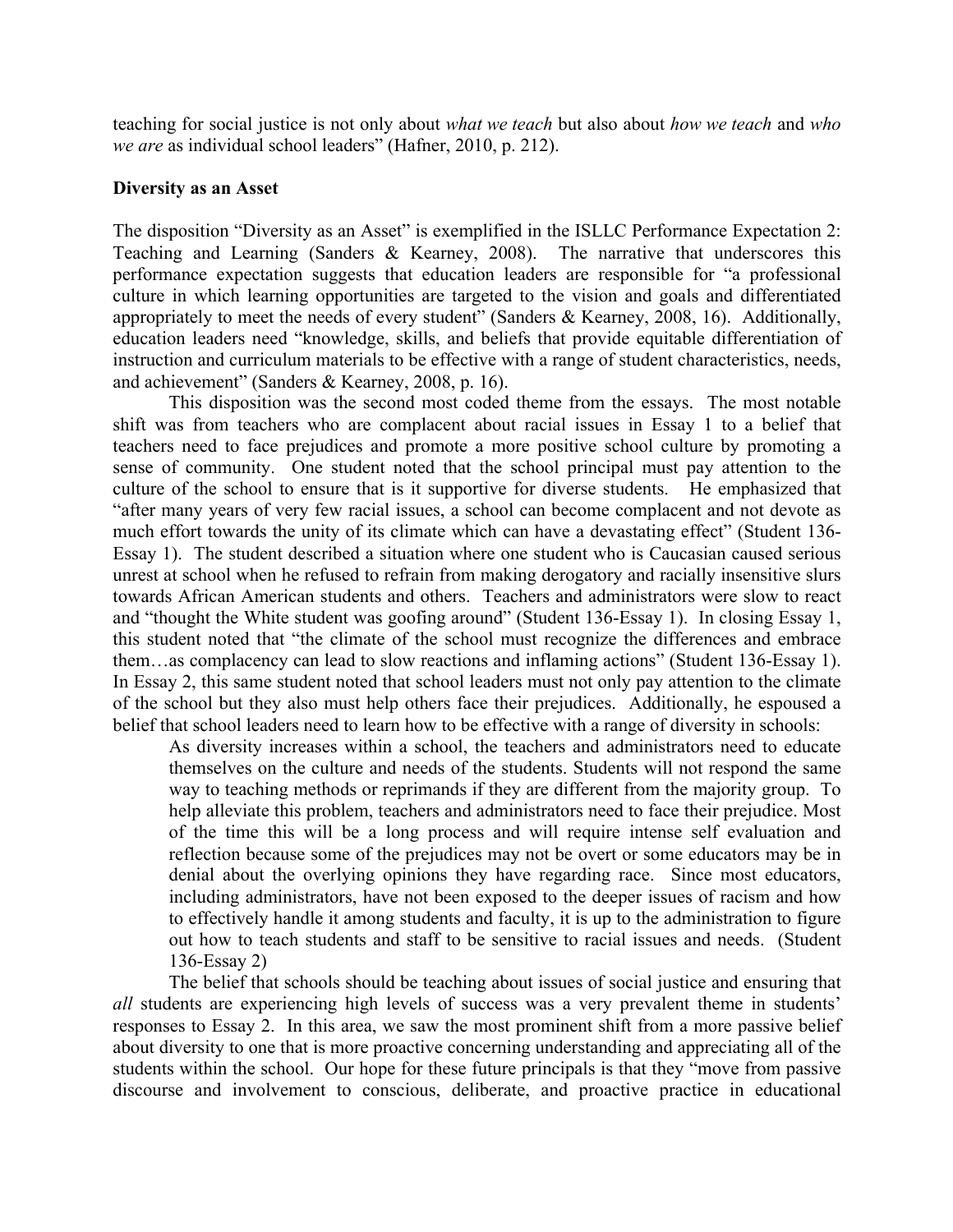leadership that will produce socially just outcomes for all children" (Dantley & Tillman, 2010, p. 31).

## **A Safe and Supportive Learning Environment**

The disposition "A Safe and Supportive Learning Environment" is exemplified in the ISLLC Performance Expectation 3: Managing Organizational Systems and Safety (Sanders & Kearney, 2008). The narrative that underscores this performance expectation suggests that education leaders "identify and allocate resources equitably to address the unique academic, physical, and mental health needs of all students" (Sanders & Kearney, 2008, p. 19). Further, they "address any conditions that might impede student and staff learning, and they implement laws and policies that protect safety of students and staff (Sanders & Kearney, 2008, p. 19).

Within this disposition, we noticed a shift in our students' attitudes about what it means to develop relationships with students in order to create a school culture that is safe and supportive for all. In Essay 1, students described this socially just practice as "teaching the whole child" (Student 141-Essay 1) and where leaders for social justice "imagine a world and a classroom where every child comes to school fed and creates such a school culture in which the success of these children can become a reality" (Student 114-Essay 1). In Essay 2, these ideas were best captured in their reflections about what they thought the roles and responsibilities of educational leaders are as they relate to issues of sexuality. Student 141 (Essay 2) noted that this particular issue would be the most difficult social injustice that she would face. In discussing the bullying and harassment of gay students that she has witnessed, she noted that "the bottom line for me is that as a building administrator, I must provide a safe environment for all students" (Student 141-Essay 2). In addition to stating this belief, she discussed some concrete actions that teachers can take to address this issue including: 1) acquiring knowledge about anti-LGBT bias; 2) intervening when direct harassment occurs; 3) adopting gender neutral language; and 4) creating Safe Space/Zone Programs" (Student 141-Essay 2).

Discussing issues of sexuality was difficult for some because it caused them to confront their personal and religious biases. It is clear that students' beliefs about what constitutes a "safe and supportive learning environment" had grown to encompass *all* students and that many had acquired a set of strategies to consider as future school principals. It is our hope that their reflection and growth in this area has helped them better understand what it means to provide a safe and supportive environment for all students in their schools. We also hope that they will become committed to a vision of social justice in which "it is incumbent upon all school leaders to eliminate the homophobia and heterosexism within our educational systems" (Koschoreck & Slattery, 2010, p. 171)

## **Every Student Learning**

The disposition "Every Student Learning" is exemplified in the ISLLC Performance Expectation 1: Vision, Mission, and Goals (Sanders & Kearney, 2008). While the disposition is not defined specifically, the narrative suggests that education leaders are responsible for creating goals that are "high and achievable for every student when provided with appropriate, effective learning opportunities" (Sanders & Kearney, 2008, p. 13). Further, they suggest "it is undeniably their responsibility to advocate for and act to increase equity and social justice" (Sanders & Kearney, 2008, p. 13).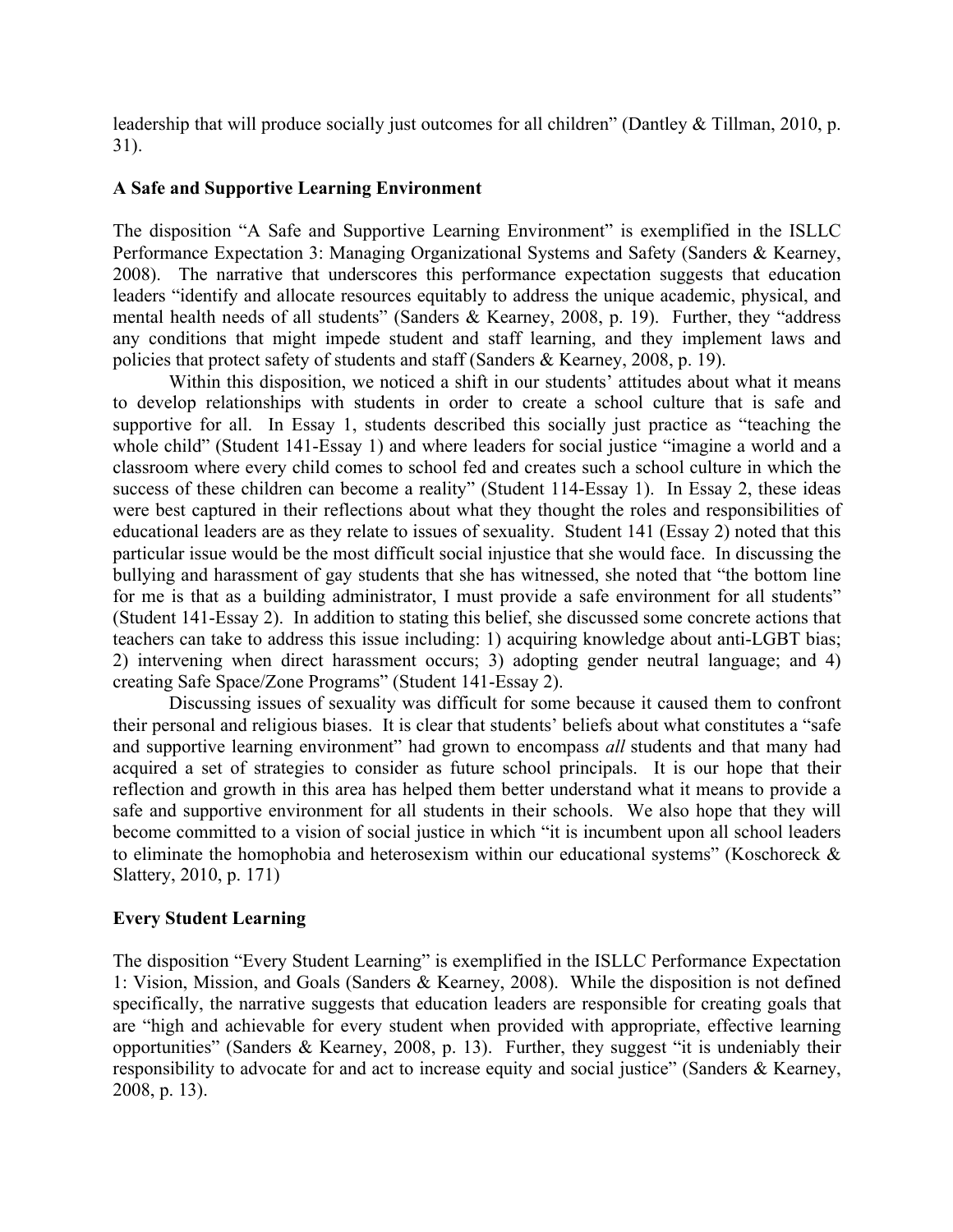In reflecting on this topic in Essay 1, students wrote about the belief that "all students can learn"—a statement that has been so integral to the mission and vision statements of schools across the United States. In this instance, students paired this belief with their definitions of social justice. For example, one student noted the importance of building relationships between students and staff so that "all children [have] the opportunity to learn in school communities that are socially just" (Student 16-Essay 1). Another noted that educational leaders are faced with pressure "to demonstrate that every child for whom they have responsibility is achieving success" (Student 83-Essay 1).

The biggest shift that occurred was from an awareness of social justice issues related to all students learning (Essay 1) to developing a critical consciousness to what it should mean for them as future school leaders. One student noted that he believed "very few educators would probably be willing to admit outright that they treat certain students with lower expectations or in a derogatory manner" and that for most educators, "these practices are non-existent" (Student 20- Essay 1). He explained that working for social justice means "stopping the train of thought that leads to comments like 'What do you expect, look at that child's home life?' or 'Our kids' parents don't speak any English, how can they possibly give their children adequate help with schoolwork' and on, and on!" (Student 20-Essay1).

In Essay 2, this same student noted:

Educators do not have the luxury of merely *considering* issues of social justice. Because of the nature of their position in society, they are called to be active change agents in creating a republic where social justice for all is a practiced reality. Our first priority is to examine and change our own thinking regarding minorities of class, gender, race, religion, and sexuality. After a realistic examination of these attitudes, we must work to create programs of professional development that address the barriers created by such attitudes. We must strive to develop curricula and policy that are inclusive of ALL students' cultures, sexuality, religion, and racial identity. Further, we must attempt to reach out beyond our own group affiliation and make a legitimate, genuine effort to understand the cultural identities of others. It is not enough to dismiss lack of exposure to groups different from ourselves by geographic location; rather, educators must find ways to interact with those in different circumstances and communities. This class has helped me realize that pursuing social justice is not an option for me as an educational leader; rather it is a very real part of the job description! (Student 20-Essay 2).

The proposition of "every student learning" must go beyond vision and mission statements that are written in documents in so many of our schools but not acted upon. It is critical that all of our students not only believe in this, but they must possess the knowledge, skills, and dispositions necessary to act on creating effective and equitable learning opportunities for *all* of our students. In our preparation programs, we must continue to help our students "in recognizing that there are substantial and persistent patterns of inequity *internal* to schools, that is, embedded within the many assumptions, beliefs, practices, procedures, and policies of schools themselves" (Skrla, Scheurich, García, & Nolly, 2010, p. 265).

## **Build on Diverse Social and Cultural Assets**

The disposition "Build on Diverse Social and Cultural Assets" is exemplified in the ISLLC Performance Expectation 6: The Education System (Sanders and Kearney, 2008). The narrative that underscores this performance expectation suggests that education leaders see schools as part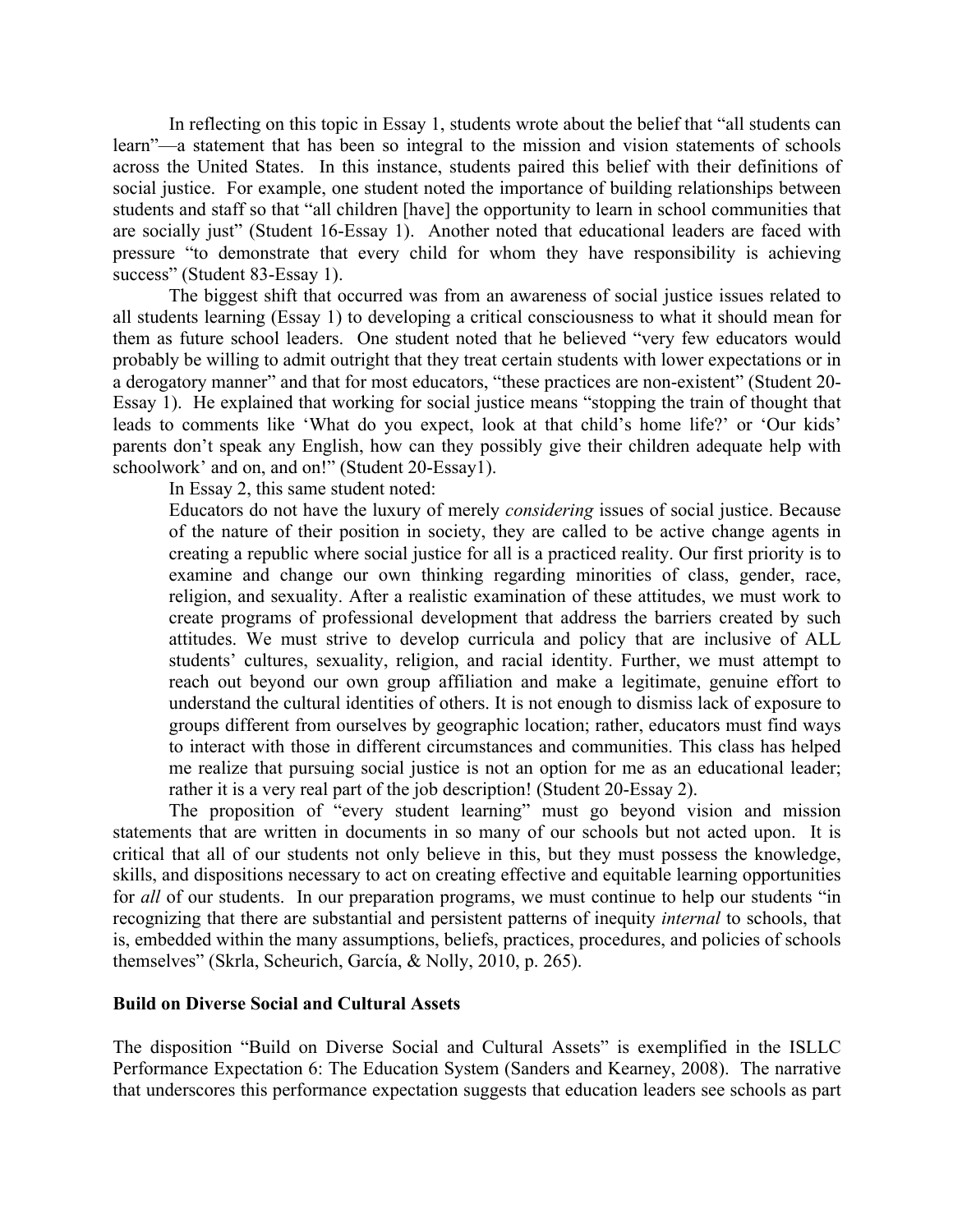of a larger local, state, and federal systems that support success of every student, while increasing equity and social justice" (Sanders & Kearney, 2008, p. 28). Additionally, they "advocate for education and students in professional, social, political, economic, and other arenas" (Sanders & Kearney, 2008, p. 28).

This finding, the fifth and last to report, was the least coded from the essays. In fact, for the students who wrote about this disposition, it was most often found only in Essay 2. It is quite possible that the notion of being able to influence a system at the district, state, or federal levels seemed to be something that someone other than school principals should do or are even capable of influencing to any degree. What many students wrote about in Essay 2 was the idea that indeed they were capable and should be advocates for students beyond the schoolhouse walls. One student noted:

For the past five weeks in this third foundational class we've studied social justice as it relates to education. My thinking about this subject has been challenged, and has also changed significantly regarding my role in perpetuating this ideal from my position as an educator. Up until now, I saw educators as occupying primarily a reactive role in dealing with social justice concerns. They deal with issues of racism, gender, class, and religion as they occur in the school environment—diffusing any potentially explosive situations as it were. This class has helped me see that educators, particularly those in leadership should instead pursue a more proactive role in working at rectifying the social imbalances seen within the sphere of education and beyond. Due to the influential nature of our profession, we have a special burden to not only teach social justice, but also to pursue it on a personal, local, and even political level. (Student 20-Essay 2)

For many students, it was difficult to imagine how principals would be able to have an impact beyond the schoolhouse walls. However, it is our responsibility in principal preparation programs to help candidates see that the role of the principal must be extended beyond traditional manager and leader of the school building to that as an advocate for social justice:

No longer is the building-level administrator strictly concerned with administrative and organizational tasks of the school building, but shoulders a much broader responsibility. While building-level responsibilities should never be minimized, today's educational leaders must also work with the broader community in addressing their needs, provide them with the tools for self-sufficiency, and mobilize them politically for selfdetermination. Such a vision, however, requires principals to 'remove their blinders' and be particularly reflective in their practice—engaging their own emotions and negative attitudes about the community while critically examining their pedagogical and curricular practices (López, González, & Fierro, 2010, p. 111-112).

#### **Discussion**

Prior research has focused on how principal preparation programs have attempted to define and assess the dispositions of pre-service principal candidates (Lindahl, 2008; McKerrow et al., 2006; Rea et al., 2011; Schulte & Kowal, 2005) and others have documented how they have made connections to issues of social justice (Koschoreck & Allen, 2012; Surface et al., 2012; Wasonga, 2009).

Evidence clearly indicates that even in such a short time, our students' beliefs, values, and commitments to leadership for social justice had changed in a positive way. We found that indeed there was a positive shift in the development of our students' dispositions in five specific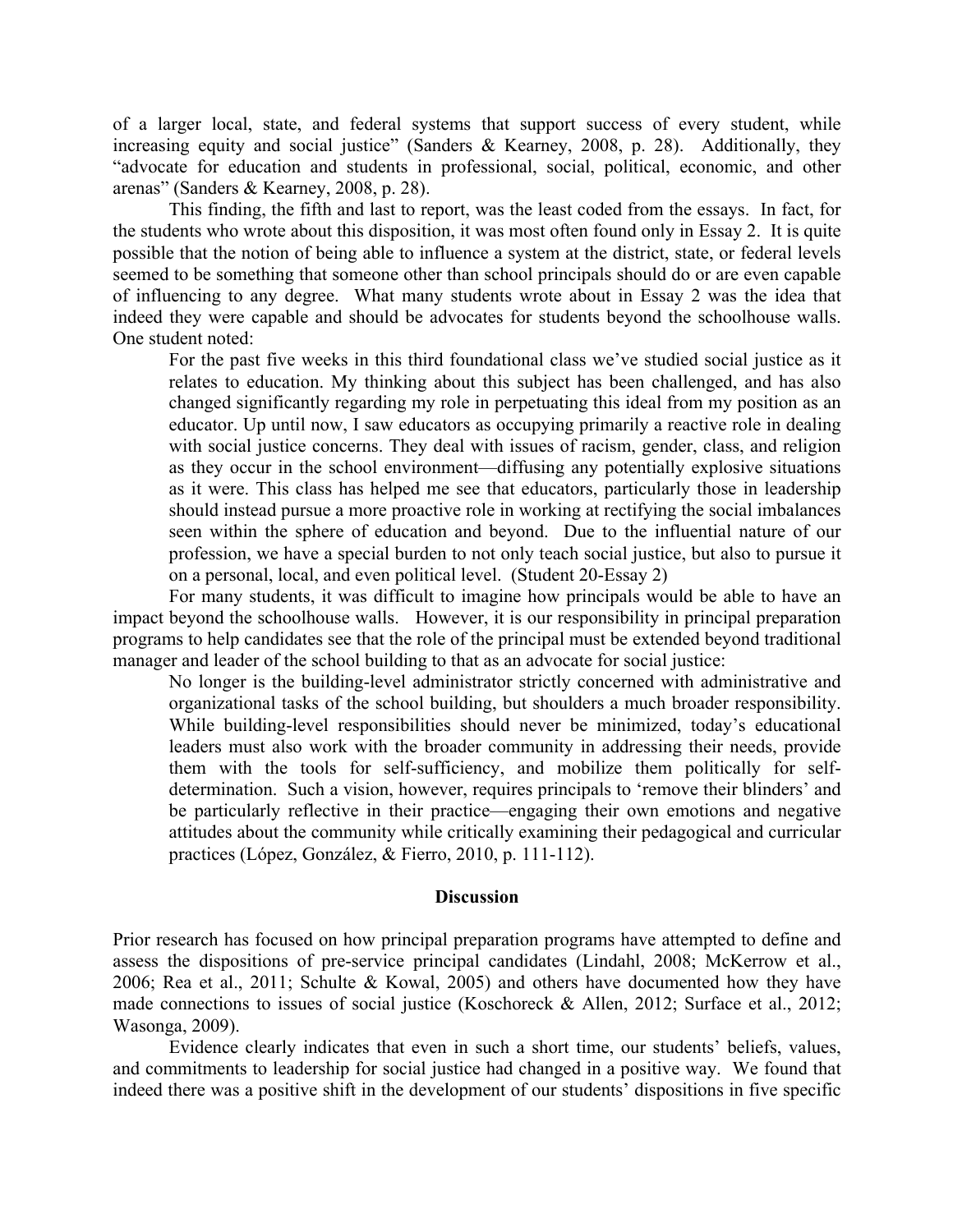areas: (1) the common good over personal interests, (2) diversity as an asset, (3) a safe and supportive learning environment, (4) every student learning, and (5) build on diverse social and cultural assets.

At the outset of the course, most students discussed issues of social justice in very basic terms based on their somewhat limited personal and professional experiences (Essay 1). Their written essays from the end of the course were much more in-depth, and for many, the assignment resulted in critical self-reflection about their roles and responsibilities as future principals if they choose to be leaders for social justice (Essay 2). While we recognize that the assignments for this class were based on students' written values, beliefs, and commitments, such critical self-reflection is paramount. For many social justice leaders, this type of reflection "is seen as a way for leaders to identify and come to grips with their prejudices and assumptions arising from their cultural backgrounds" (Furman, 2012, p. 197).

#### **Implications**

Our findings have helped us better understand the effects of a social justice curriculum on preservice principals' beliefs, values, and commitments (dispositions) to issues of social justice. As a result, we offer three implications and discuss how they speak to theory, research, and practice. The first implication relates to future research. We believe that a longitudinal approach might better uncover the degree to which such attitudes and beliefs hold up over time, especially once these students become principals. We might also suggest developing additional tools and methodologies for measuring such a change. Such tools could include "behavior and characteristic checklists, ratings from observations of candidates in a variety of settings, inferences drawn from course assignments and classroom participation, evaluation of student journals and self-reflections, and letters of reference" (Wasicsko et al., 2004, p. 5).

The second implication relates to our understanding of how dispositions can change, even in a short period of time. When students are admitted to a pre-service principal preparation program, they bring with them a set of life experiences that has shaped their knowledge, skills, and dispositions up to that point in their lives. It is our responsibility as professors of educational leadership to help our students transform into professionals who are ready to take on new roles as leaders of schools with complex issues, typically in a short period of time. Unfortunately, we have found "that the element that is typically missing or underdeveloped in the education and development of most leaders is the intentional integration of the research and practices for assessing and developing the deeply held core beliefs, attitudes, and values (what we call leadership dispositions) that play a primary role in leadership effectiveness" (Allen, Wasicsko, & Chirichello, 2014, p. 136). As a result, we believe that our intentional inclusion and focus on leader dispositions within our preparation program is paramount and that even in a short period of time (within one class, experience, fieldwork, etc.), the use of critical reflection can indeed impact dispositions in a positive way.

The final implication relates to our roles as professors of educational leadership. As professors of educational leadership, we should consider expanding our work regarding social justice leadership beyond one course. Even though our program has social justice as a core value, we have the responsibility as faculty members to dig deeper into how our programs can best address such issues. Capper, Theoharis, and Sebastian (2006) provide a framework for educational leadership programs to consider as they evaluate the effectiveness of their programs. The framework focuses on how professors should attend to critical consciousness (what the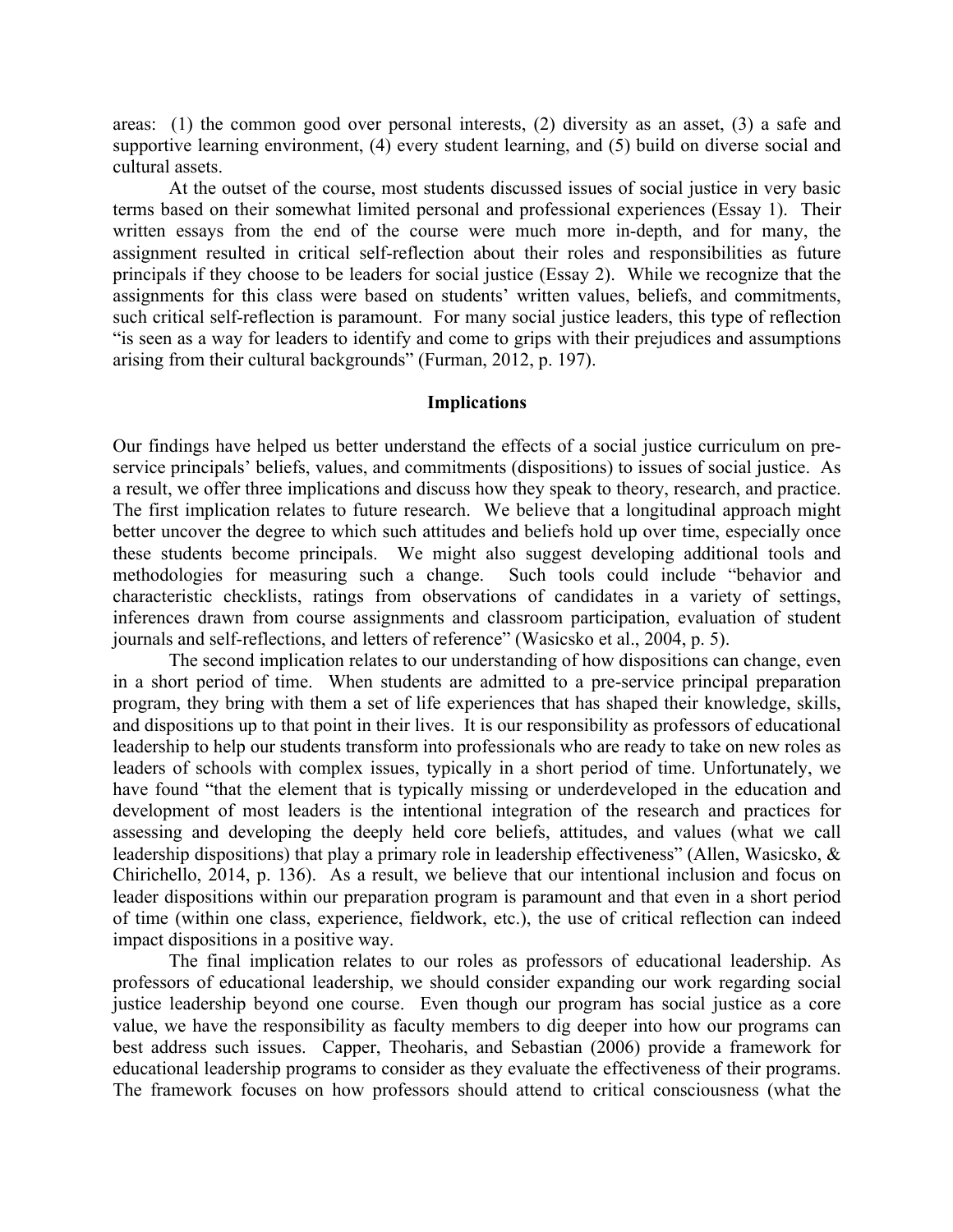literature refers to as dispositions), knowledge, and practical skills focused on social justice across curriculum, pedagogy, and assessment. They suggest that "leadership development for social justice can only take place if professors intentionally create an atmosphere of emotional safety for social justice risk taking in their programs and in courses and other learning experiences in those programs" (Capper, Theoharis, & Sebastian, 2006, p. 220).

#### **Limitations**

Throughout the development and implementation of this study, we took precautions to minimize potential limitations. The first potential limitation was that the study took place within one fiveweek online course. Even though we understood this was a short period of time, we had anecdotal evidence from previous iterations of the course that by intensely focusing the curriculum and related experiences, we could make a difference. According to Diez (2010), dispositions can be cultivated and developed while candidates are engaged in preparation programs. In fact, dispositions are "commitments and habit of thought and action that grow as the [candidate] learns, acts, and reflects under the guidance of teachers and mentors in a preparation program and in the first years of practice" (Diez, 2010, p. 15). While we believe our study reflects candidates' development at one "point in time" within a principal preparation program, it is very difficult to know whether their beliefs, values, and commitments will hold up over time once they become principals. As suggested in the previous section, we would be interested in conducting a longitudinal study with this same group to assess their dispositions once they become school principals.

Second, as discussed in the method section, data were collected from students' essays as self-reported accounts of how their thinking had developed throughout the course as related to issues of race, class, and sexuality. We were aware that students might only reveal information that they believed we wanted to hear in order to get a better grade. To offset this potential problem, a graduate student collected all informed consent forms and it was clearly stated that participation was voluntary and agreement or refusal to participate would not affect their grade in the class in any way. Additionally, we did not know whether or not any individual members of the class had chosen to participate until after the grades had been submitted to the registrar's office at the end of the course. Indeed, we did not receive any data until after the class was over, and even then, the students were only identified by numbers as assigned by the graduate student.

The third limitation is that this study took place within one university in the United States. Although the online course had students representing different geographic regions within the United States, the majority of the students were concentrated within the Midwest. It would be beneficial to conduct a similar study across multiple universities representing a stratified sample of participants from across the United States and internationally.

#### **Conclusion**

Given the scarcity of research on the impact principal preparation programs have on the development of positive dispositions related to social justice leadership, we hope that this study will contribute to that knowledge base so that throughout their careers, principals will continuously "analyze their assumptions, values, and beliefs as part of reflective practice" (Sanders & Kearney, 2008, p. 6). We are reminded of what one student noted about making this a reality once she becomes a principal: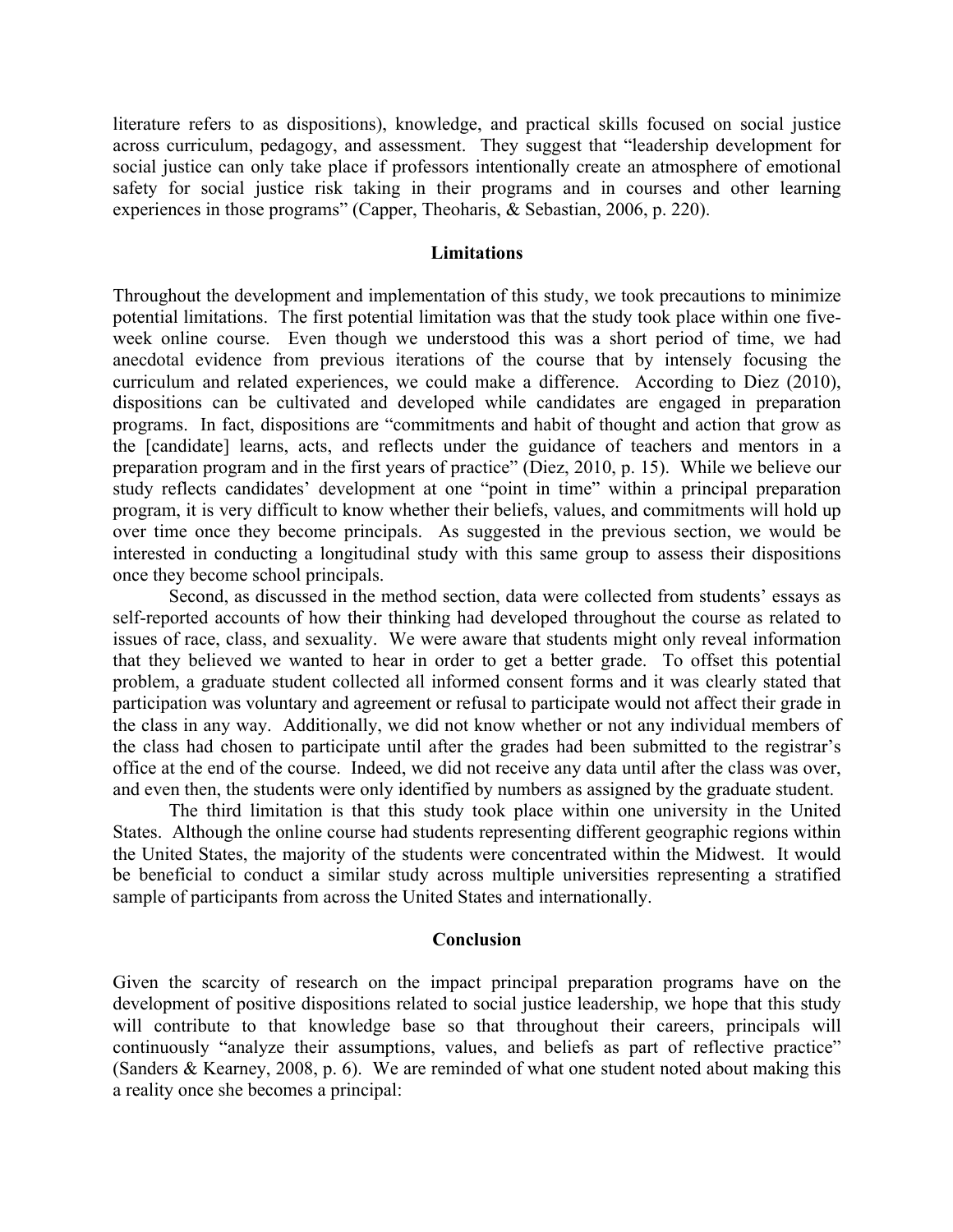I still believe that the main focuses of social justice are equality and respect, I just now believe that educational leaders must do more than simply believing in social justice; they must demonstrate it in their actions every day. Respect for all people, regardless of their race, class or sexuality must be complemented by equitable opportunities in all areas. Administrators and other educational leaders are in the unique position to make decisions that can greatly impact the extent to which social justice is a reality as opposed to a value. (Student 16-Essay 2)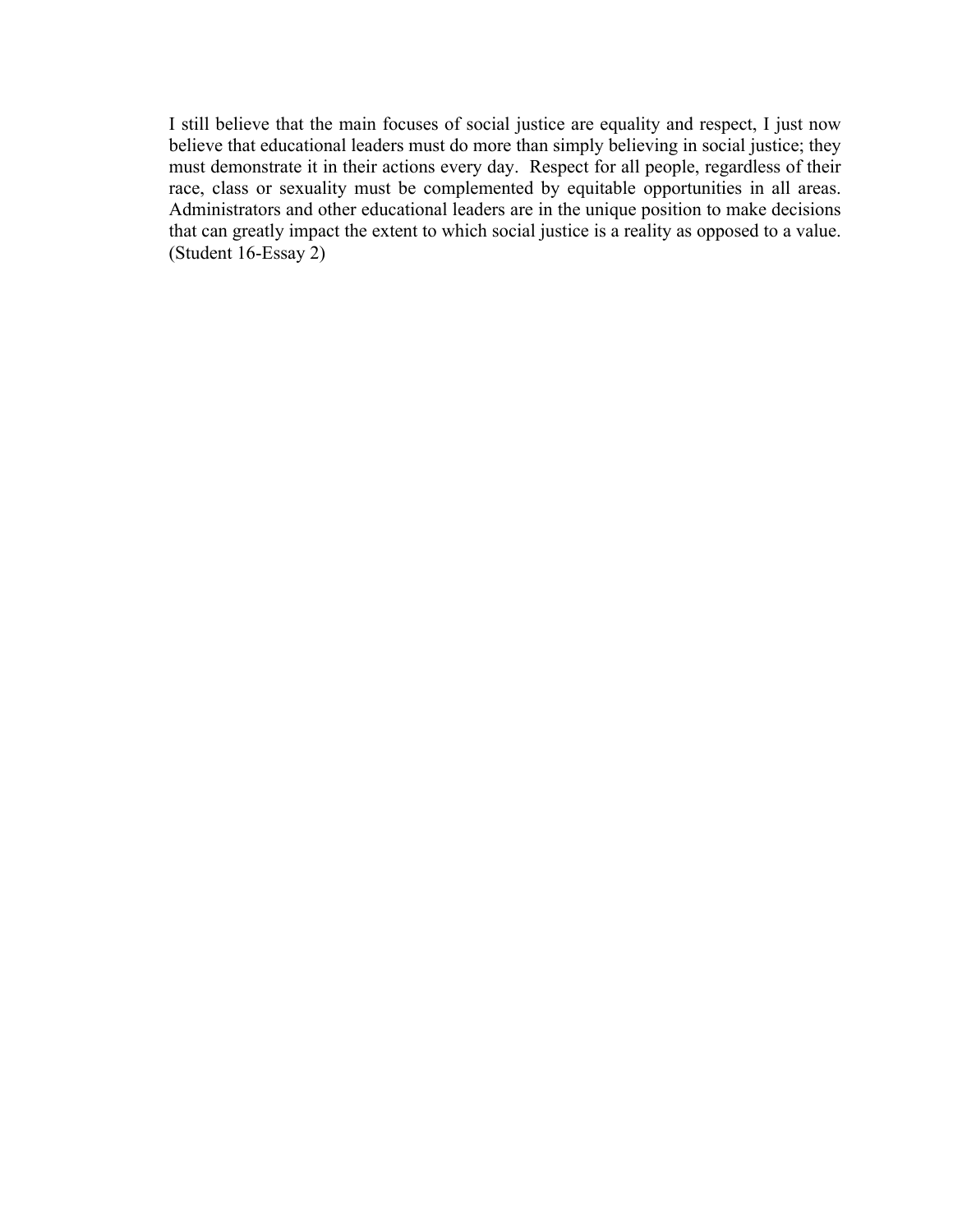#### **References**

- Allen, J. G., Wasicsko, M. M., & Chirichello, M. (2014). The missing link: Teaching the dispositions to lead. *International Journal of Educational Leadership Preparation, 9*(1), 135-147.
- Brown, K. M. (2004). Leadership for social justice and equity: Weaving a transformative framework and pedagogy. *Educational Administration Quarterly*, *40*(1), 77–108.
- Brown, K. M. (2006). Leadership for social justice and equity: Evaluating a transformative framework and andragogy. *Educational Administration Quarterly*, *42*(5), 700–745.
- Cambron-McCabe, N. (2010). Preparation and development of school leaders: Implications for social justice policies. In C. Marshall, & M. Oliva (Eds.), *Leadership for social justice: Making revolutions in education* (pp. 35-54). Boston: Pearson.
- Cambron-McCabe, N., & McCarthy, M. M. (2005). Educating school leaders for social justice. *Educational Policy, 19*(1), 201-222. doi:10.1177/0895904804271609
- Capper, C. A., Theoharis, G., & Sebastian, J. (2006). Toward a framework for preparing leaders for social justice. *Journal of Educational Administration, 44*(3), 209-224. doi:10.1108/09578230610664814
- Creswell, J. W. (2013). *Research design: Qualitative, quantitative, and mixed methods approaches* (4th ed.). Thousand Oaks: SAGE Publications, Inc.
- Dantley, M., & Tillman, L. (2010). Social justice and moral transformative leadership. In C. Marshall, & M. Oliva (Eds.), *Leadership for social justice: Making revolutions in education* (2nd ed., pp. 19-34). Boston: Allyn & Bacon.
- Diez, M. E. (2006). Assessing dispositions: Context and questions. *New Educator, 2*(1), 57-72. doi:10.1080/15476880500486137
- Diez, M., & Murrell, P. (2010). Dispositions in teacher education: Starting points for consideration. In P. Murrell, M. Diez, S. Nemser & D. Schussler (Eds.), *Teaching as a moral practice: Defining, developing, and assessing dispositions in teacher education* (pp. 7-26). Cambridge: MA: Harvard Education Press.
- Furman, G. (2012). Social justice leadership as praxis: Developing capacities through preparation programs. *Educational Administration Quarterly, 48*(2), 191-229. doi:10.1177/0013161X11427394
- Hafner, M. (2010). Teaching strategies for developing leaders for social justice. In C. Marshall, & M. Oliva (Eds.), *Leadership for social justice: Making revolutions in education* (2nd ed., pp. 194-218). Boston, MA: Pearson.
- Harrison, J., Smithey, G., McAffee, H., & Weiner, C. (2006). Assessing candidate disposition for admission into teacher education: Can just anyone teach? *Action in Teacher Education, 27*(4), 72-80.
- Koschoreck, J. W., Allen, J. G., (with Harper, R. E.) (2012). Developing the dispositions of future educational leaders: A focus on social justice. *NCPEA Education Leadership Review, 13*(2), 53-59.
- Koschoreck, J. W., & Slattery, P. (2010). Meeting all students' needs: Transforming the unjust normativity of heterosexism. In C. Marshall, & M. Oliva (Eds.), *Leadership for social justice: Making revolutions in education* (2nd ed., pp. 156-174). Boston: Allyn & Bacon.
- Lindahl, R. (2008). Teaching and assessing dispositions in principal preparation programs: A conundrum. In C. M. Achilles, B. J. Irby, B. Alford & G. Perreault (Eds.), *The 2009*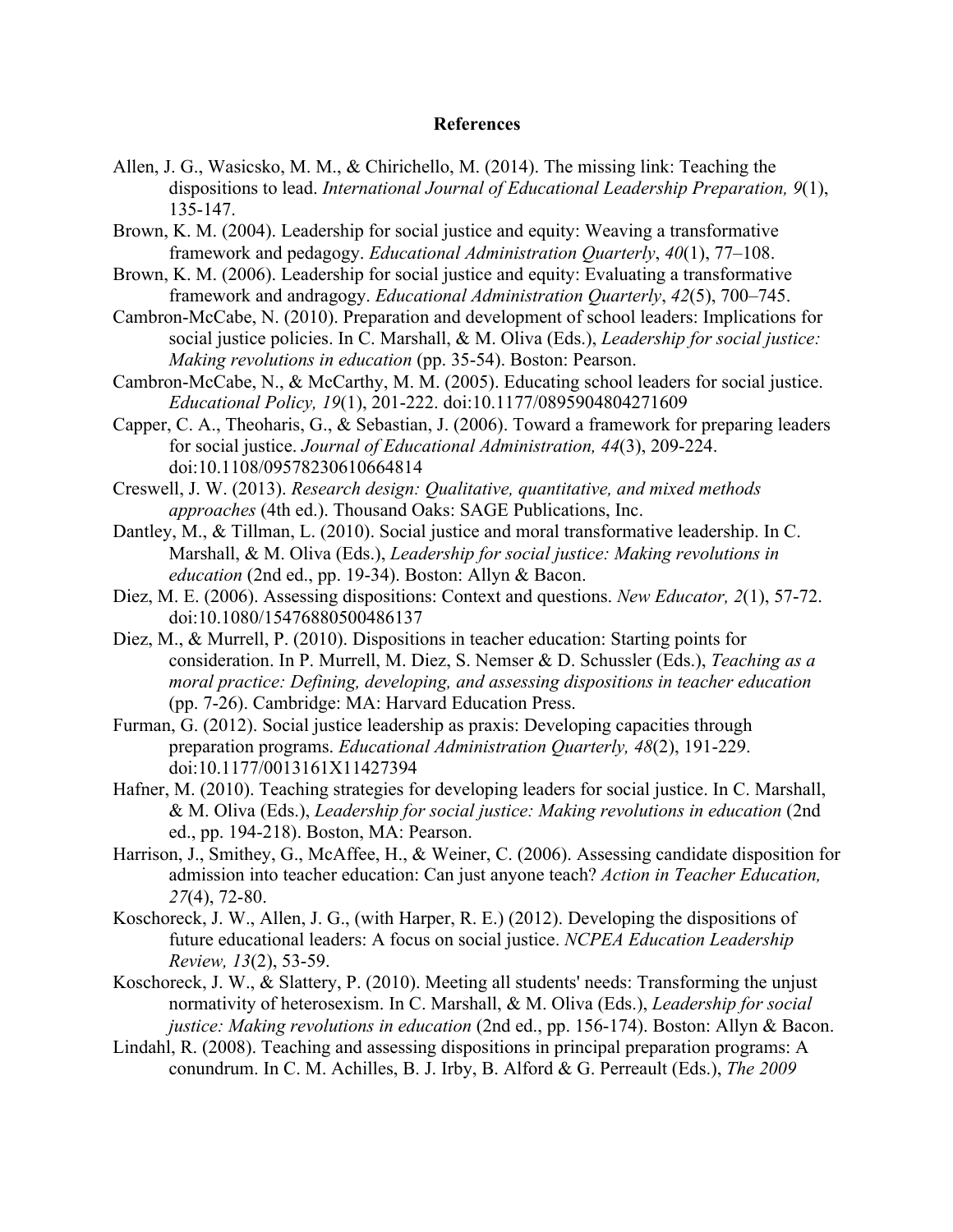*yearbook of the National Council of Professors of Educational Administration* (pp. 15- 36). Pro>Active Publications.

- López, G. R., González, M. L., & Fierro, E. (2010). Educational leadership along the U.S. méxico border: Crossing borders/embracing hybridity/building bridges. In C. Marshall, & M. Oliva (Eds.), *Leadership for social justice: Making revolutions in education* (2nd ed., pp. 100-119). Boston: Allyn & Bacon.
- Marshall, C., & Oliva, M. (Eds.). (2010). *Leadership for social justice: Making revolutions in education* (2nd ed.). Boston, MA: Allyn & Bacon.
- McKerrow, K. K., Crawford, V. G., & Cornell, P. S. (2006). Best practices among educational administrators: ISLLC standards and dispositions. *AASA Journal of Scholarship & Practice, 3*(3), 33-45.
- Melton, T., Mallory, B. J., & Green, J. (2010). Identifying and assessing dispositions of educational leadership candidates. *Educational Leadership and Administration: Teaching and Program Development, 22*, 46-60.
- Merriam, S. B., & Tisdell, E. J. (2015). *Qualitative research: A guide to design and implementation* (4<sup>th</sup> ed.). San Francisco, CA: Jossey-Bass.
- National Policy Board for Educational Administration (2015). Professional Standards for Educational Leaders 2015. Reston, VA: Author.
- Phelps, P. H. (2006). The dilemma of dispositions. *Clearing House: A Journal of Educational Strategies, Issues and Ideas, 79*(4), 174-178.
- Rea, D., Carter, C. F., Wilkerson, J. R., Valesky, T., & Lang, W. (2011). Assessing ISLLC-based dispositions of educational leadership candidates. *International Journal of Educational Leadership Preparation, 6*(3), 1-14.
- Sanders, N. M., & Kearney, K. M. (2008). *Performance expectations and indicators for education leaders: An ISLLC-based guide to implementing leader standards and a companion guide to the educational leadership policy standards: ISLLC 2008.* Council of Chief State School Officers.
- Scheurich, J. J., & Skrla, L. E. (2003). *Leadership for equity and excellence: Creating highachievement classrooms, schools, and districts*. Thousand Oaks, CA: Corwin.
- Schulte, L. E., & Kowal, P. (2005). The validation of the administrator dispositions index. *Educational Leadership and Administration: Teaching and Program Development, 17*, 75-87.
- Skrla, L., Scheurich, J., García, J., & Nolly, G. (2010). Equity audits: A practical leadership tool for developing equitable and excellent schools. In C. Marshall, & M. Oliva (Eds.), *Leadership for social justice: Making revolutions in education* (2nd ed., pp. 259-283). Boston: Allyn & Bacon.
- Surface, J., Smith, P., Kaiser, K., & Hayes, K. (2012). Leadership dispositions and skills for ethnically diverse schools. In G. Perreault, L. Zellner, J. Ballenger, B. Thorton & S. Harris (Eds.), *Social justice, competition, and quality-21st century leadership challenges: The 2012 yearbook of the National Council of Professors of Educational Administration* (pp. 117-128). Pro>Active Publications.
- Theoharis, G. (2007). Social justice educational leaders and resistance: Toward a theory of social justice leadership. *Educational Administration Quarterly*, *43*(2), 221–258.
- Theoharis, G. (2008). Woven in deeply: Identity and leadership of urban social justice principals. *Education and Urban Society*, *41*(1), 3–25.
- Theoharis, G., & Causton-Theoharis, J. N. (2008). Oppressors or emancipators: Critical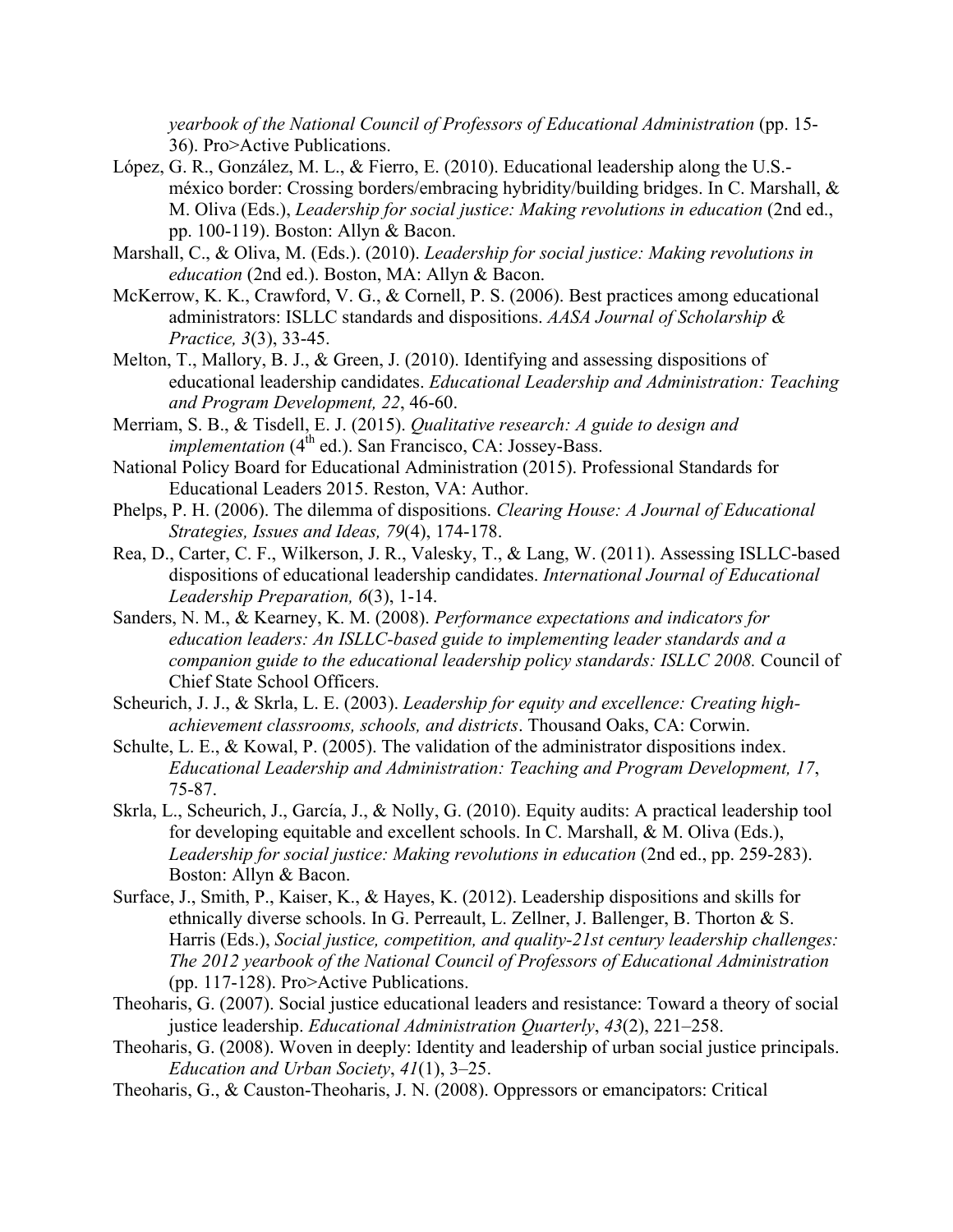dispositions for preparing inclusive school leaders. *Equity & Excellence in Education*, *41*(2), 230–246.

- Theoharis, G. (2010). Disrupting injustice: Principals narrate the strategies they use to improve their schools and advance social justice. *Teachers College Record*, *112*(1), 331–373.
- Wasicsko, M. M. (2002). *Assessing educator dispositions: A perceptual psychological approach.* Retrieved May 15, 2015

http://coehs.nku.edu/content/dam/coehs/docs/dispositions/resources/Manual103.pdf

- Wasicsko, M. M., Callahan, C. J., & Wirtz, P. (2004). Integrating dispositions into the conceptual framework: Four A priori questions. *KCA Journal, 23*(1), 1-8.
- Wasicsko, M. M., Wirtz, P., & Resor, C. (2009). Using dispositions in the teacher admission process. *SRATE Journal*, *18*(2), 19–26.
- Wasonga, T. A. (2009). Leadership practices for social justice, democratic community, and learning: School principals' perspectives. *Journal of School Leadership, 19*(2), 200-224.
- Wasonga, T. A. (2010). Co-creating leadership dispositional values and contexts survey. *International Journal of Educational Management*, *24*(3), 266–278.